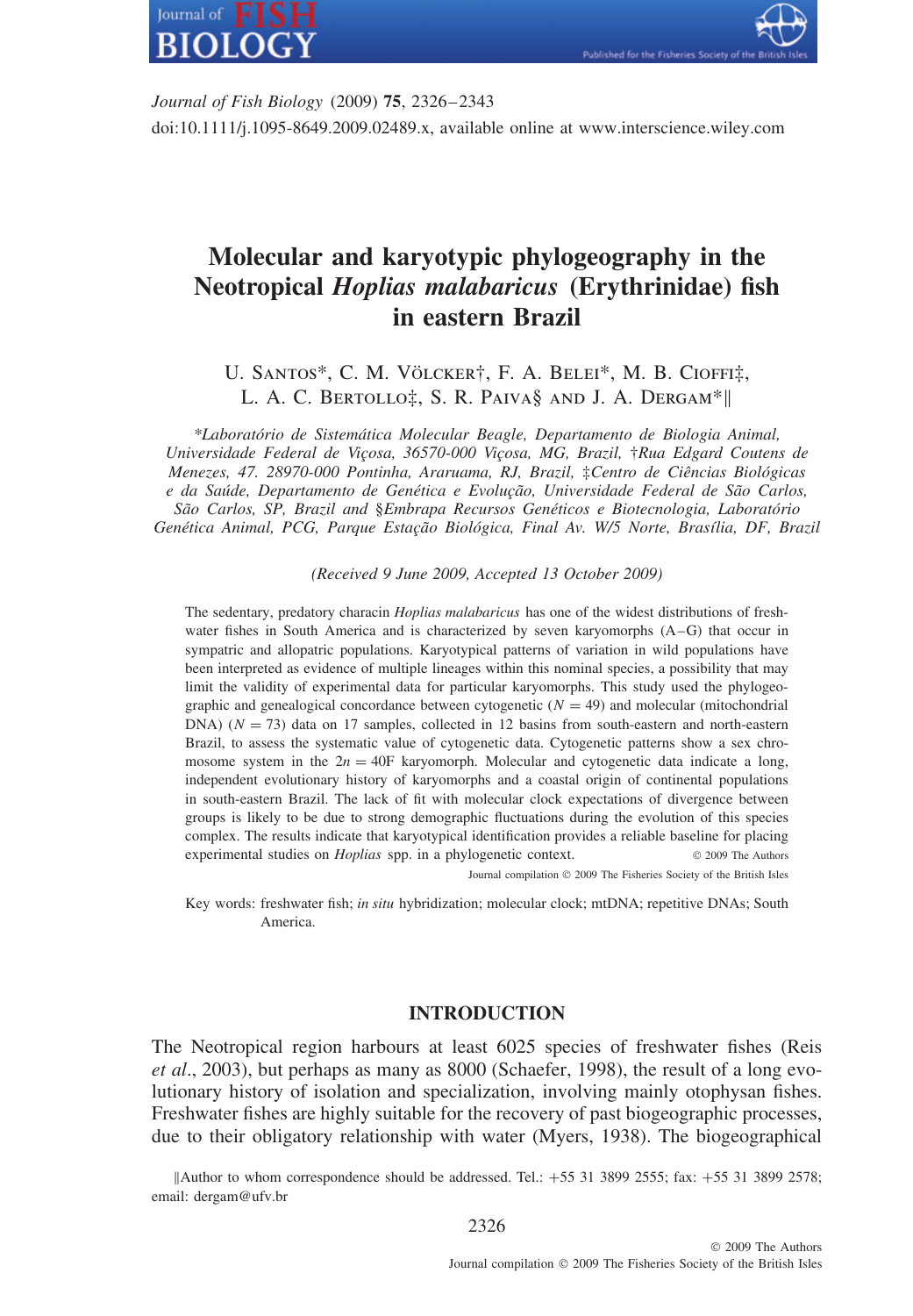information relevant for fish diversification has been reviewed by Lundberg *et al*. (1998) and Ribeiro (2006). The former revision focused on the evolution of Andean geomorphology and the effects of this process on the South American continent, whereas the latter work dealt with the evolution of particular coastal drainages, their geomorphological interactions with continental basins and the expected levels of phylogenetic divergence among fishes derived during these complex temporal events.

Among Neotropical freshwater fishes, the trahira, *Hoplias malabaricus* (Bloch), has one of the largest distributional ranges, occurring from Panamá to the Buenos Aires Province in Argentina (Berra, 2007). *H. malabaricus* is well adapted to life in small, isolated populations, in conditions that may facilitate the stochastic fixation of chromosomal rearrangements (Sites  $&$  Moritz, 1987). This species is one of the cytogenetically most studied taxa and shows a conspicuous karyotypic diversification, with up to seven karyomorphs with diploid numbers ranging from 39 to 42. Three groups of karyomorphs are readily evident, based on distribution ranges. Two karyomorphs,  $2n = 42A$  and  $2n = 40C$ , are the most widespread and occur in sympatry in the lower Paraná–Paraguay and Amazon River basins. A second, less widely spread group is represented by three karyomorphs: (1)  $2n = 40$ F occurs in the São Francisco River basin, in the lower portions of the Tocantins River, in coastal drainages in Surinam and in minor basins in north-eastern Brazil; (2)  $2n = 39/40D$ occurs in the upper Paraná River (in sympatry with  $2n = 42A$ ) and (3)  $2n = 40/41G$ occurs exclusively in the Amazonian Basin in the Aripuana, Madeira and Trombetas Rivers.

The third group consists of karyomorphs with much restricted distributions. For example,  $2n = 42B$  occurs in the Doce River basin (also in sympatry with  $2n = 42A$ , and  $2n = 42E$  occurs only in the Trombetas River (Bertollo *et al.*, 2000).

The lack of hybrids between sympatric karyomorphs has been interpreted as evidence for the existence of several distinct species within this nominal taxon (Bertollo *et al*., 1986, 2000). Therefore, uniparental molecular markers can be a particularly useful complement to assess gene flow in wild populations. To date, molecular studies on *H. malabaricus* have been restricted to populations in the Doce River basin (Dergam *et al.*, 2002) and the Iguacu River basin (Dergam *et al.*, 1998). Both studies indicated phylogenetically related populations in the coastal and continental basins, but failed to reveal the direction of dispersal events.

Karyotypic and molecular patterns of variation may reveal vicariances and dispersals that provide insights into evolutionary processes that may involve other components of the aquatic fauna. The congruence of independent molecular and cytogenetic characters may give support to the hypothesis that at least some karyomorphs behave as valid species within *H. malabaricus*. A better understanding of *H. malabaricus* species-level systematics is needed to interpret correctly the comparative physiological, behavioural and anatomical studies in an explicit phylogenetic framework (Harvey & Pagel, 1991). Biodiversity patterns in this species complex also bear potential information to understand the palaeohydrology of the continent. In the present study, patterns of cytogenetic and molecular variation of *H. malabaricus* populations in the São Francisco, Grande and in several coastal basins along eastern Brazil were analysed using molecular and cytogenetic techniques.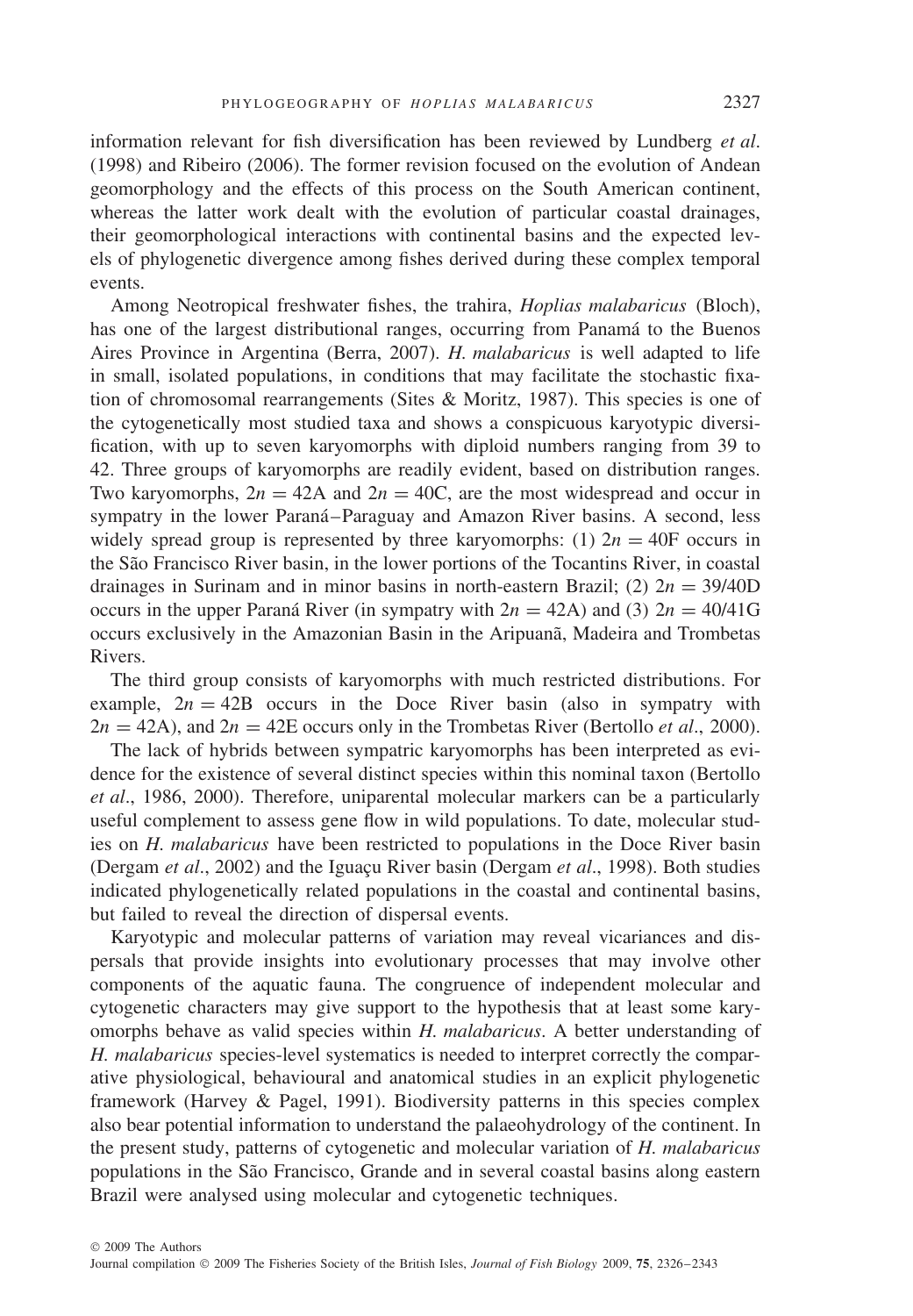#### 2328 U. SANTOS *ET AL* .

## **MATERIALS AND METHODS**

## SPECIMENS AND CHROMOSOME PREPARATION

Cytogenetic analyses were carried out on 49 specimens collected in the Pandeiros River, Para River and its headwaters in the Tombadouro Creek and in the Jacaré River (Table I and Fig. 1). Cell division was stimulated *in vivo* with two daily applications of Munolan, a commercially available antigen lysate, following Molina (2001). Mitotic chromosomes were obtained from cell suspensions of the anterior kidney, using the conventional air-drying method (Bertollo *et al*., 1978). Fish were previously anaesthetized with clove oil (Henyey *et al*., 2002). Secondary data from 10 populations with known chromosome numbers were also included in the analysis.

#### CHROMOSOME STAINING

In addition to the standard Giemsa method, chromosomes were analysed using silver nitrate staining (Howell & Black, 1980) to visualize the nucleolar organizing regions (Ag-NOR). C-banding was also employed to detect C-positive heterochromatin (Sumner, 1972). (4',6' diamidino-2-phenylindole dihydrochloride (DAPI) and chromomycin  $A_3$  (CMA<sub>3</sub>) fluorescence staining were used to identify the chromosome adenine–thymine (AT) and guaninecytosine (GC) rich regions, respectively (Sola *et al*., 1992). Some populations with unknown karyotypes (or whose karyotypes are being studied by J.A.D.) were also included in this study (see below).

## CHROMOSOME HYBRIDIZATION AND KARYOTYPIC ANALYSIS

Fluorescent *in situ* hybridization (FISH) was performed according to Pinkel *et al*. (1986) using three repetitive DNA sequences probes isolated from the genome of *H. malabaricus* and an 18S probe. The first probe contained a 5S rDNA repeat copy and included 120 base pairs

| Locality             | Cytogenetic Molecular<br>samples | samples                     | G.P.S.                                            | Karyomorph |
|----------------------|----------------------------------|-----------------------------|---------------------------------------------------|------------|
| Pará River           | $8$ ?–7 $\sigma$                 | 14                          | $20^{\circ}$ 08' 21" S-44 $^{\circ}$ 53' 17" W    | 40F        |
| Pandeiros River      | $29 - 30$                        | 9                           | $15^{\circ}$ 40' $18''$ S-44 $^{\circ}$ 37' 43" W | 40F        |
| Tombadouro Creek     | $49 - 30$                        | 5                           | $20^{\circ}$ 41' 56" S-44 $^{\circ}$ 34' 46" W    | 42A        |
| <b>Ibimirim</b>      |                                  | 6                           | $8^{\circ}$ 30' 31" S-37 $^{\circ}$ 42' 21" W     | Unknown    |
| Curvelo              | 12                               | 8                           | $18^{\circ}$ 42' 57" S-44 $^{\circ}$ 25' 56" W    | 40F        |
| Itapicuru River      | 4                                |                             | $13^{\circ}$ 14' 40" S-41 $^{\circ}$ 23' 34" W    | 40F        |
| Dom Helvécio Lake    | 10                               | 3                           | $19^{\circ}$ 46' 34" S-42 $^{\circ}$ 35' 19" W    | 42B        |
| São Mateus River     | $\mathfrak{D}_{\mathfrak{p}}$    | 6                           | $18^{\circ}$ 44' 09" S-48 $^{\circ}$ 29' 47" W    | 42A        |
| Paraíba do Sul River | 15                               | $\mathfrak{D}$              | $21^{\circ}$ 46' 26" S-41 $^{\circ}$ 30' 01" W    | 42A        |
| Itabapoana River     | 8                                | $\overline{c}$              | $21^{\circ}$ 08' 20" S-41 $^{\circ}$ 39' 35" W    | 42A        |
| Macaé River          | 6                                |                             | $22^{\circ}$ 17' 43" S-41 $^{\circ}$ 52' 48" W    | 42A        |
| São João River       | 8                                | $\mathcal{D}_{\mathcal{L}}$ | $22^{\circ}$ 33' 29" S-42 $^{\circ}$ 07' 21" W    | 42A        |
| Ribeira River        | $\mathfrak{D}_{\mathfrak{p}}$    |                             | $24^{\circ}$ 29' 23" S-47 $^{\circ}$ 50' 10" W    | 42A        |
| Carioca Lake         | 15                               |                             | $19^{\circ}$ 45' 32" S-42 $^{\circ}$ 37' 15" W    | 42B        |
| Paranaguá Bay        |                                  | 1                           | $25^{\circ}$ 32' 39" S-48 $^{\circ}$ 29' 47" W    | Unknown    |
| Macacu Waterfalls    |                                  |                             | $22^{\circ}$ 27' 37" S-42 $^{\circ}$ 39' 18" W    | Unknown    |
| Jacaré River         | $159 - 70$                       | 10                          | $20^{\circ}$ 48' 29" S-44 $^{\circ}$ 33' 58" W    | 42A        |

Table I. *Hoplias malabaricus* collecting localities, sample sizes, geographic coordinates and karyomorph nomenclature

© 2009 The Authors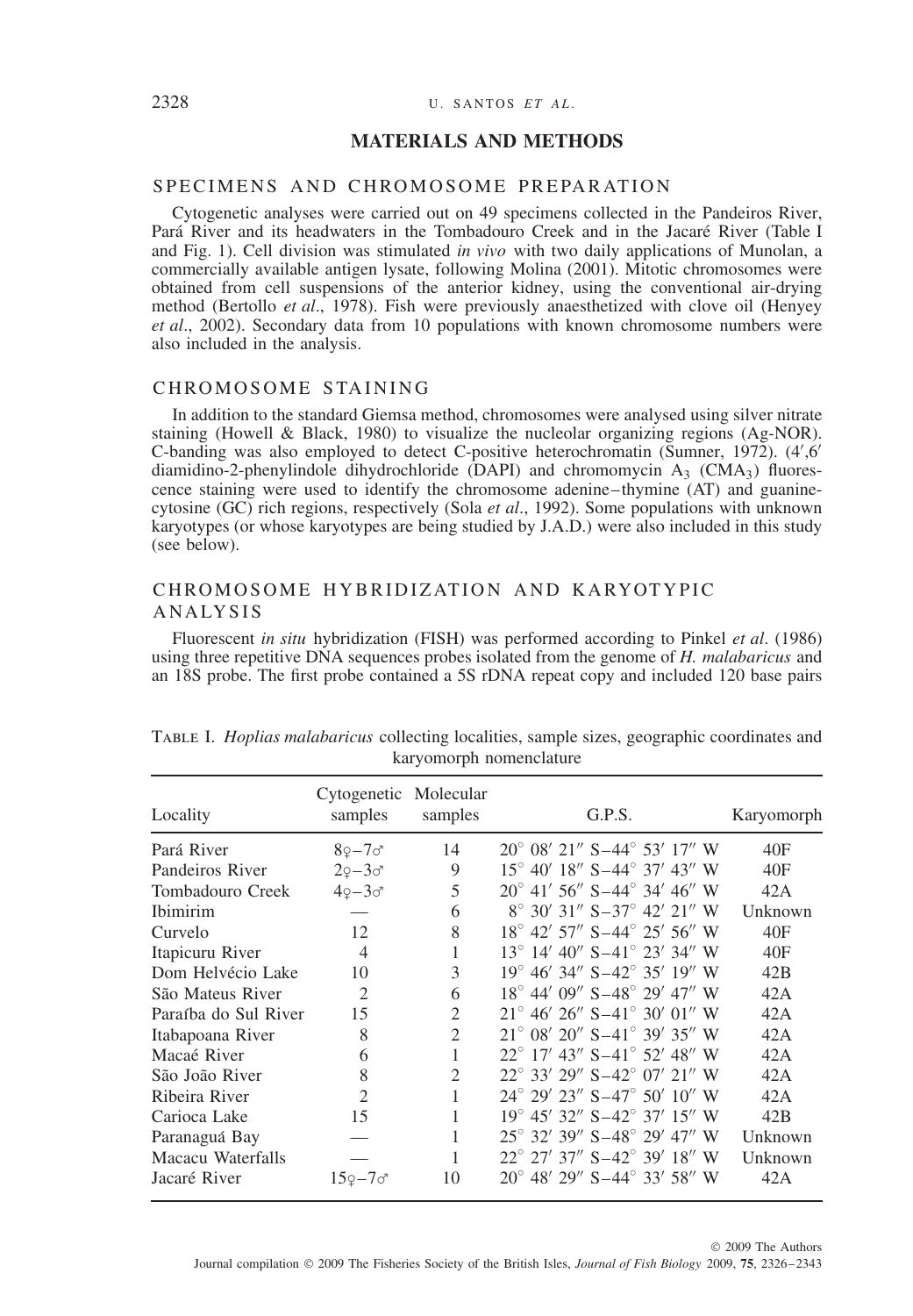

Fig. 1. *Hoplias malabaricus* collection localities. The dotted line indicates the upper Grande crustal discontinuity. The locality of Três Marias is also depicted.

(bp) of the 5S rRNA encoding gene and 200 bp of the non-transcribed spacer (NTS) (Martins *et al*., 2006). The second probe is specific to *H. malabaricus* (Ferreira *et al*., 2007) and contained a copy of the repetitive satellite 5S*Hind*III-DNA sequence with 360 bp composed of a 95 bp segment similar to the 5S rRNA gene of the first probe and a 265 bp segment similar to the NTS of the first probe (Martins *et al*., 2006). The third probe corresponded to a 1400 bp segment of the 18S rRNA gene obtained by the polymerase chain reaction (PCR) from nuclear DNA (Cioffi *et al*., 2009). The probes were labelled by nick translation with biotin-14 dATP (Bionick Labeling System, Invitrogen; www.invitrogen.com). Signal detection and its amplification were performed using conjugated avidin–fluorescein isothiocyanate (FITC) and anti-avidin–biotin (Sigma; www.sigmaaldrich.com). The chromosomes were counterstained with propidium iodide  $(50 \text{ µg} \text{ ml}^{-1})$  and analysed with an Olympus BX50 epifluorescence microscope. The chromosomal images were captured using CoolSNAP-Pro software (Media Cybernetics; www.MediaCy.com). About 30 metaphase spreads were analysed per specimen to determine the diploid chromosome number and karyotypic structure. Chromosomes were classified as metacentrics (m) or submetacentrics (sm), according to centromeric index values proposed by Levan *et al*. (1964).

### DNA EXTRACTION AND MOLECULAR ANALYSIS

DNA extraction followed Boyce *et al*. (1989). Fragments of ATPase 6 were amplified using primers L8524 (5'-AAY CCT GAR ACT GAC CAT G-3') and H9236 (5'-GTT AGT GGT CAK GGG CTT GGR TC-3 ) (Quenouille *et al*., 2004). Double-stranded DNA was synthesized in 50 μl reactions containing 10 μl dNTPs (1 mM), 5 μl reaction buffer (200 mM Tris–HCl pH 8.4, 500 mM KCl), 2 μl MgCl<sub>2</sub> (50 mM), 2 μl of each primer (10 mM), 0.5 μl (2.5 U) Taq DNA polymerase (Phoneutria), 2 μl template DNA (100 ng/μl) and 26.5 μl H<sub>2</sub>O. PCR conditions were as follows:  $94°$  C (2 min), five cycles of  $94°$  C ( $\overline{45}$  s),  $54°$  C ( $\overline{45}$  s) and 72◦ C (1·5 min) and 29 cycles of 94◦ C (45 s), 58◦ C (45 s) and 72◦ C (1·5 min). PCR products were purified using Qiaquick (Qiagen; www.quiagen.com): 5 μl of the purified PCR product were used in a 10 μl cycle sequencing reaction using a drhodamine terminator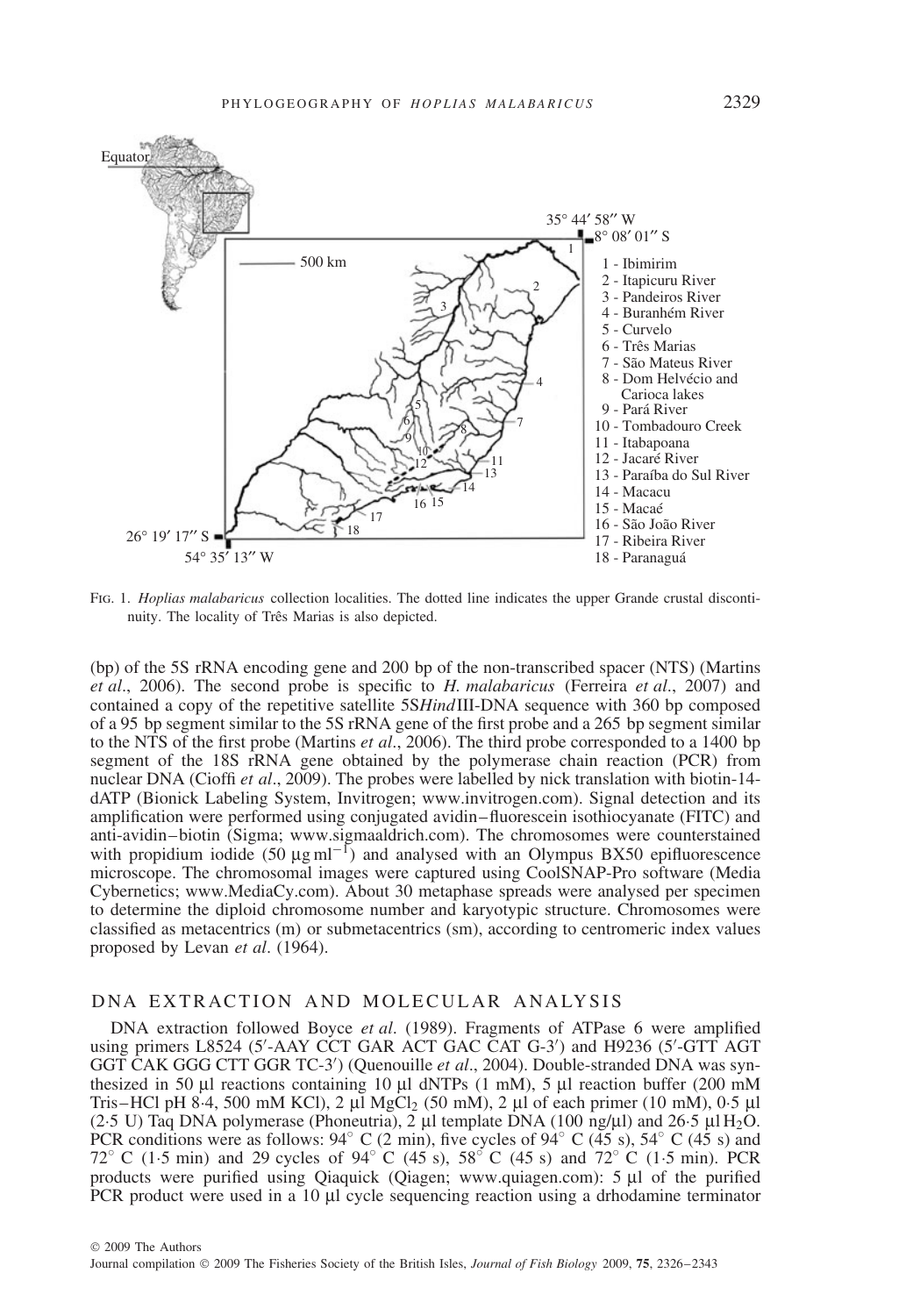cycle sequencing kit (PE Applied Biosystems; www.appliedbiosystems.com). Sequences were aligned using CLUSTAL X 1.83 in MEGA 4.0 (Tamura *et al*., 2007). Phylogenetic trees were constructed with neighbour joining (NJ) (Saitou & Nei, 1987), maximum parsimony (MP), maximum likelihood (ML) (Felsenstein, 1981) and Bayesian inference (MB) (Huelsenbeck & Ronquist, 2001). The model of molecular evolution that best fitted the data was chosen using Modeltest 3.7 (Posada & Crandall, 1998), and haplotype divergence was estimated within and between haplogroups using this selected model. Phylogenetic signal in NJ, MP and ML trees was assessed using bootstraps with 1000 repetitions. Bayesian inference was performed with five million Markov-Chain Monte-Carlo (MCMC) steps to produce posterior probabilities of nodes in the tree with MrModeltest 2 (Nylander, 2004). *Hoplias lacerdae* Miranda Ribeiro was used as an outgroup. Sequences were deposited in GenBank (accession numbers GQ848606–GQ848642).

## **RESULTS**

## KARYOTYPIC DATA

#### $Karvomorph 2n = 40F$

All specimens from the Pandeiros and Pará rivers (except those from Pará's headwaters, in Tombadouro Creek) had  $2n = 40$  chromosomes for both sexes. The karyotypes were composed of 10  $m + 10$  sm pairs, without morphologically differentiated sex chromosomes using Giemsa conventional staining [Fig. 2(a)], and were typical  $2n = 40$ F karyomorphs. C-banding showed heterochromatic blocks in centromeric regions, except for chromosome pairs 9 and 10, which had less conspicuous blocks, in addition to faint telomeric marks in some chromosome pairs. Males always showed an interstitial heterochromatic block in the short arms of one homologue of the first chromosome pair [Fig.  $2(c)$ ], whereas females lacked this block [Fig.  $2(e)$ ]. This heterochromatic region was negative for DAPI staining but failed to show fluorescence with CMA<sub>3</sub>. A proximal heterochromatic block located on the short arms of a small submetacentric pair was the only observed GC-rich segment in both populations [Fig. 3(f), (i)]. Ag-NORs were telomeric and their numbers were either fixed (four in the Pará River) or varied from 4 to 5 (Pandeiros River) [Fig.  $4(a)$ , (b)]. FISH analyses with the repetitive sequences showed no differences between these two populations. The 18S rDNA probe hybridized on the pericentromeric region of one metacentric pair and on the telomeric regions of two submetacentric pairs [Fig. 3(a)]. The 5S rDNA probe hybridized on the pericentromeric region of a medium-sized metacentric pair [Fig. 3(c)]. The repetitive 5S*Hind*III-DNA was mapped in the centromeric region of 10 chromosome pairs [Fig. 5(a)]. Although Ibimirim samples were not karyotyped, they were collected in a region with populations characterized by  $2n = 40$ F karyomorph and were assumed to share this karyomorph.

#### $Karyomorph 2n = 42A$

In the headwaters of Tombadouro Creek, all specimens had  $2n = 42$  chromosomes, with a karyotype consisting of 11  $m + 10$  sm pairs and without morphologically differentiated sex chromosomes [Fig. 2(b)], and were considered to be typical  $2n = 42A$ karyomorphs. Besides some telomeric marks, conspicuous heterochromatic bands were found in the centromeric region of all chromosomes, except for chromosome pairs 6, 19 and 20, which showed faint blocks [Fig. 2(d)]. Ag-NORs varied among and within individuals (one to two pairs), and bitelomeric NORs were evident in either one or two chromosomes  $[Fig. 4(c)]$ . In this population, the 18S rDNA probe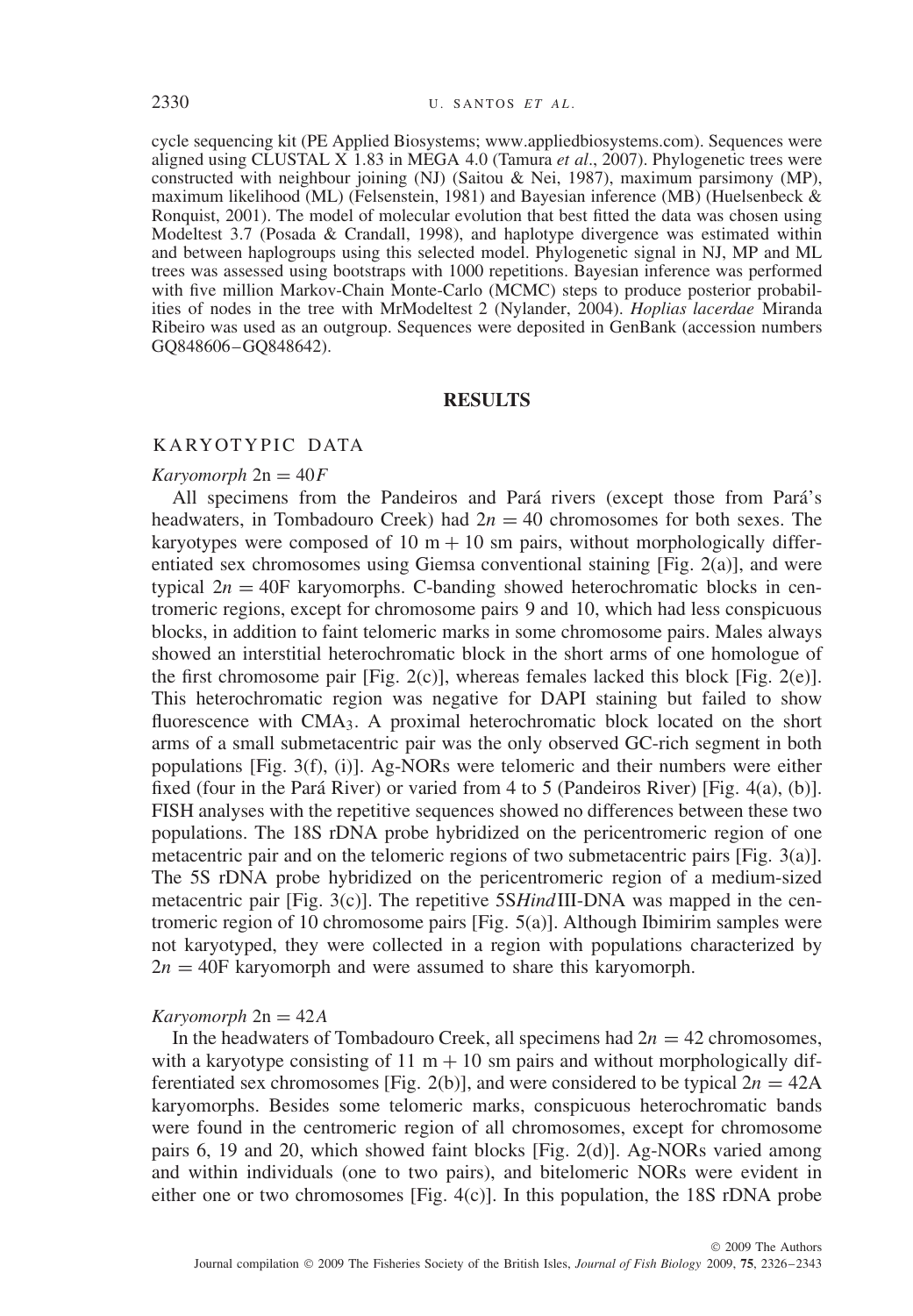| (a) |                                                                                                                                                                                                                                                                                                                                                                                                                                          |                                             |          |    |               |                |            |                    | (b)          |                                                                                                                                                                                                                                                                                                                                                                                                                        |       |  |  |                 |           |              |
|-----|------------------------------------------------------------------------------------------------------------------------------------------------------------------------------------------------------------------------------------------------------------------------------------------------------------------------------------------------------------------------------------------------------------------------------------------|---------------------------------------------|----------|----|---------------|----------------|------------|--------------------|--------------|------------------------------------------------------------------------------------------------------------------------------------------------------------------------------------------------------------------------------------------------------------------------------------------------------------------------------------------------------------------------------------------------------------------------|-------|--|--|-----------------|-----------|--------------|
|     | $\begin{bmatrix} 1 \\ 2 \\ 3 \end{bmatrix}$ $\begin{bmatrix} 1 \\ 3 \\ 4 \end{bmatrix}$ $\begin{bmatrix} 1 \\ 2 \\ 3 \end{bmatrix}$ $\begin{bmatrix} 1 \\ 2 \\ 3 \end{bmatrix}$ $\begin{bmatrix} 1 \\ 2 \\ 3 \end{bmatrix}$ $\begin{bmatrix} 1 \\ 2 \\ 3 \end{bmatrix}$ $\begin{bmatrix} 1 \\ 2 \\ 3 \end{bmatrix}$ $\begin{bmatrix} 1 \\ 2 \\ 3 \end{bmatrix}$ $\begin{bmatrix} 1 \\ 2 \\ 3 \end{bmatrix}$ $\begin{bmatrix} 1 \\ 2 \\ $ |                                             |          |    |               |                |            |                    |              |                                                                                                                                                                                                                                                                                                                                                                                                                        |       |  |  |                 |           |              |
|     | xx<br>$\sqrt{10}$                                                                                                                                                                                                                                                                                                                                                                                                                        |                                             |          |    |               |                |            |                    |              |                                                                                                                                                                                                                                                                                                                                                                                                                        | HK HW |  |  |                 |           |              |
|     | $\text{sm} \left[ \begin{array}{cccc} 0 & 0 & 0 & 0 \\ 0 & 0 & 0 & 0 \\ 0 & 0 & 0 & 0 \\ 0 & 0 & 0 & 0 \end{array} \right] \xrightarrow{\text{R}} \left[ \begin{array}{cccc} 0 & 0 & 0 & 0 \\ 0 & 0 & 0 & 0 \\ 0 & 0 & 0 & 0 \\ 0 & 0 & 0 & 0 \end{array} \right] \xrightarrow{\text{R}} \left[ \begin{array}{cccc} 0 & 0 & 0 & 0 \\ 0 & 0 & 0 & 0 \\ 0 & 0 & 0 & 0 \\ 0 & 0 & 0 & 0 \end{array} \right] \xrightarrow{\$<br>xx<br>20     |                                             |          |    |               |                |            | 19                 |              | $\begin{array}{c}\n\text{sm} \\ \begin{array}{c}\n\text{M} & \text{M} \\ \text{12} & \text{13} \\ \text{14} & \text{15} \\ \text{16} & \text{17}\n\end{array}\n\end{array}$<br>21                                                                                                                                                                                                                                      |       |  |  |                 | 19        | 20           |
|     |                                                                                                                                                                                                                                                                                                                                                                                                                                          |                                             |          |    |               |                |            |                    | (d)          |                                                                                                                                                                                                                                                                                                                                                                                                                        |       |  |  |                 |           |              |
|     | $\begin{picture}(120,110) \put(0,0){\line(1,0){15}} \put(15,0){\line(1,0){15}} \put(15,0){\line(1,0){15}} \put(15,0){\line(1,0){15}} \put(15,0){\line(1,0){15}} \put(15,0){\line(1,0){15}} \put(15,0){\line(1,0){15}} \put(15,0){\line(1,0){15}} \put(15,0){\line(1,0){15}} \put(15,0){\line(1,0){15}} \put(15,0){\line(1,0){15}} \put(15,0){\line$<br>10                                                                                |                                             |          |    |               |                |            |                    | $\mathbf{m}$ |                                                                                                                                                                                                                                                                                                                                                                                                                        |       |  |  |                 |           | Q            |
|     | $\frac{15}{20}$                                                                                                                                                                                                                                                                                                                                                                                                                          |                                             |          |    |               |                |            | $\frac{18}{19}$    |              | $\begin{array}{c ccccc} \text{sm} & \begin{matrix} 1 & 1 & 1 \\ 1 & 1 & 1 \\ 1 & 1 & 1 \\ 1 & 1 & 1 \end{matrix} & \begin{matrix} 1 & 1 & 1 \\ 1 & 1 & 1 \\ 1 & 1 & 1 \end{matrix} & \begin{matrix} 1 & 1 & 1 \\ 1 & 1 & 1 \\ 1 & 1 & 1 \end{matrix} & \begin{matrix} 1 & 1 & 1 \\ 1 & 1 & 1 \\ 1 & 1 & 1 \end{matrix} & \begin{matrix} 1 & 1 & 1 \\ 1 & 1 & 1 \\ 1 & 1 & 1 \end{matrix} & \begin{matrix} 1 & 1$<br>21 |       |  |  | $\frac{8}{18}$  | 19        | 20           |
| (e) |                                                                                                                                                                                                                                                                                                                                                                                                                                          |                                             |          |    |               |                |            |                    | (f)          |                                                                                                                                                                                                                                                                                                                                                                                                                        |       |  |  |                 |           |              |
|     | $\prod_{m=1}^{\infty} \prod_{i=1}^{M} \sum_{j=1}^{M} \sum_{j=1}^{M} \prod_{j=1}^{M} \prod_{j=1}^{M} \prod_{j=1}^{M} \prod_{j=1}^{M} \prod_{j=1}^{M} \prod_{j=1}^{M} \prod_{j=1}^{M} \prod_{j=1}^{M}$<br>10                                                                                                                                                                                                                               |                                             |          |    |               |                |            |                    |              | (f)<br>m<br>$\begin{bmatrix} 1 \\ 1 \\ 1 \end{bmatrix}$<br>$\begin{bmatrix} 1 \\ 1 \\ 2 \\ 3 \end{bmatrix}$<br>$\begin{bmatrix} 1 \\ 1 \\ 3 \\ 4 \end{bmatrix}$<br>$\begin{bmatrix} 1 \\ 1 \\ 2 \\ 4 \end{bmatrix}$<br>$\begin{bmatrix} 1 \\ 1 \\ 3 \\ 4 \end{bmatrix}$<br>$\begin{bmatrix} 1 \\ 1 \\ 5 \\ 6 \end{bmatrix}$<br>$\begin{bmatrix} 1 \\ 1 \\ 2 \\ 1 \end{bmatrix}$                                        |       |  |  |                 | 8         | $\mathbf{Q}$ |
|     | $\begin{array}{c} \mbox{sm} \\ \mbox{sm} \\ \mbox{11} \\ \mbox{N8} \end{array}$<br>20                                                                                                                                                                                                                                                                                                                                                    | $\frac{1}{2}$ $\frac{8}{12}$ $\frac{8}{13}$ | 3%<br>14 | 15 | $rac{16}{16}$ | $\frac{3}{17}$ | n 18<br>18 | $\frac{18.31}{19}$ |              | sm $\begin{bmatrix} 100 \\ 12 \\ 12 \\ 23 \end{bmatrix}$ $\begin{bmatrix} 1 \\ 13 \\ 14 \\ 15 \end{bmatrix}$ $\begin{bmatrix} 1 \\ 14 \\ 15 \end{bmatrix}$ $\begin{bmatrix} 10 \\ 16 \\ 17 \end{bmatrix}$                                                                                                                                                                                                              |       |  |  | $\frac{11}{18}$ | 19        | 20           |
|     |                                                                                                                                                                                                                                                                                                                                                                                                                                          |                                             |          |    |               |                |            |                    |              |                                                                                                                                                                                                                                                                                                                                                                                                                        |       |  |  |                 | $5 \mu m$ |              |

Fig. 2. Giemsa-stained and C-banded karyotypes of *Hoplias malabaricus*. (a) conventional Giemsa-stained karyotype of populations from Pandeiros and Pará rivers, (b) samples from Jacaré River and Tombadouro Creek, (c) C-banded karyotypes of males from Para and Pandeiros Rivers, (e) C-banded karyotypes of ´ females from Pandeiros and Para Rivers, (d) C-banded karyotype of specimens from Tombadouro Creek ´ and (f) C-banded karyotype from Grande River. Arrows indicate an interstitial heterochromatic block in the short arm of a homologue of the first chromosome pair. This block appeared in males of Pandeiros and Pará River populations, but not in females.

hybridized on three chromosome pairs, with interstitial, telomeric and bitelomeric sites [Fig. 3(b)]. The 5S rDNA probe hybridized on the interstitial region of a large submetacentric pair [Fig. 3(d)]. The repetitive 5S*Hind*III-DNA probe bound to the centromeric region of nine chromosome pairs [Fig. 5(b)].

Specimens from the Jacaré River in the Grande drainage had  $2n = 42$  karyomorphs composed of 11  $m + 10$  sm pairs, without morphologically differentiated sex chromosomes [Fig. 2(b)], and represented a typical  $2n = 42A$  karyomorph. Heterochromatic blocks were centromeric in most chromosomes, except for pairs 6, 8, 11, 19 and 20, which showed faint bands, in addition to telomeric marks in some chromosome pairs [Fig. 2(f)]. Ag-NORs were restricted to telomeric regions of two chromosomes [Fig. 4(d)]. Fluorescent regions hybridized with 18S rDNA and 5S*Hind*III-DNA and showed a pattern similar to the Tombadouro Creek sample.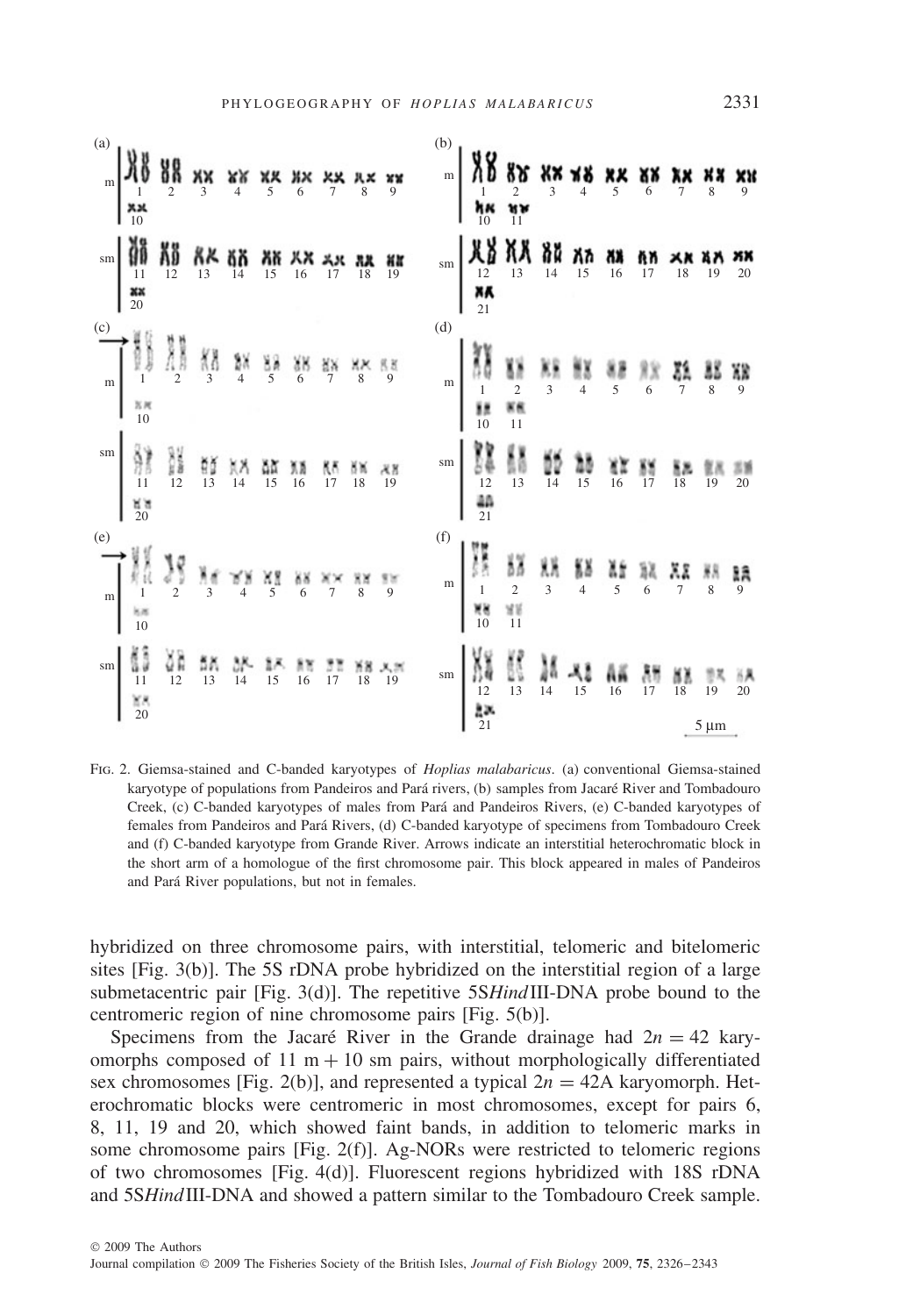

Fig. 3. Metaphase chromosome spreads of *Hoplias malabaricus* after FISH with 18S and 5S rDNA probes and DAPI–Chromomycin A3 staining. Numerical and positional variation of 18S rDNA sites in populations from (a) Pandeiros and Pará Rivers, (b) Tombadouro Creek and Jacaré River. Mapping of 5S rDNA sites for populations of (c) Pandeiros and Pará Rivers, (d) Tombadouro Creek and (e) Jacaré River. DAPI staining demonstrating absence of signals in males (f) and females (h) from Para River. Arrow indicates ´ the interstitial heterochromatic block negative for DAPI in one homologue of the first chromosome pair in males. Sequential CMA3 staining showing GC-rich DNA segments located on a submetacentric chromosome pair on (g) males and (i) females. Bar  $=$  5  $\mu$ m.

Additionally, the 5S rDNA probe hybridized on the interstitial region of a small metacentric pair  $[Fig. 3(e)]$ . As was the case with the Ibimirim samples, Paranaguá and Macacu samples were collected within the range of  $2n = 42A$  populations (J. A. Dergam, unpubl. data) and were therefore assumed to be derived from these populations.

# MOLECULAR DATA

Multiple sequences 511 bp in length yielded 86 phylogenetically informative sites. Translation of these sequences into the corresponding amino acid sequences resulted in eight phylogenetically informative sites. The transitions:transversions ratio was 6·4, indicating that substitution rates were not saturated. The best model fit estimated with Modeltest and MrModeltest was HKY+G, which was used for NJ. In the tree, haplotypes were separated into two large clades with variable bootstrap support (Fig. 6). The largest bootstrap values were obtained for haplogroup I, which was composed of the  $2n = 42A$  karyomorph from Tombadouro Creek, Ribeira, Paranaguá and Macacu rivers (Fig. 1). Haplogroup II was less supported and included all remaining *H. malabaricus* ( $N = 67$ ), regardless of diploid number. Within this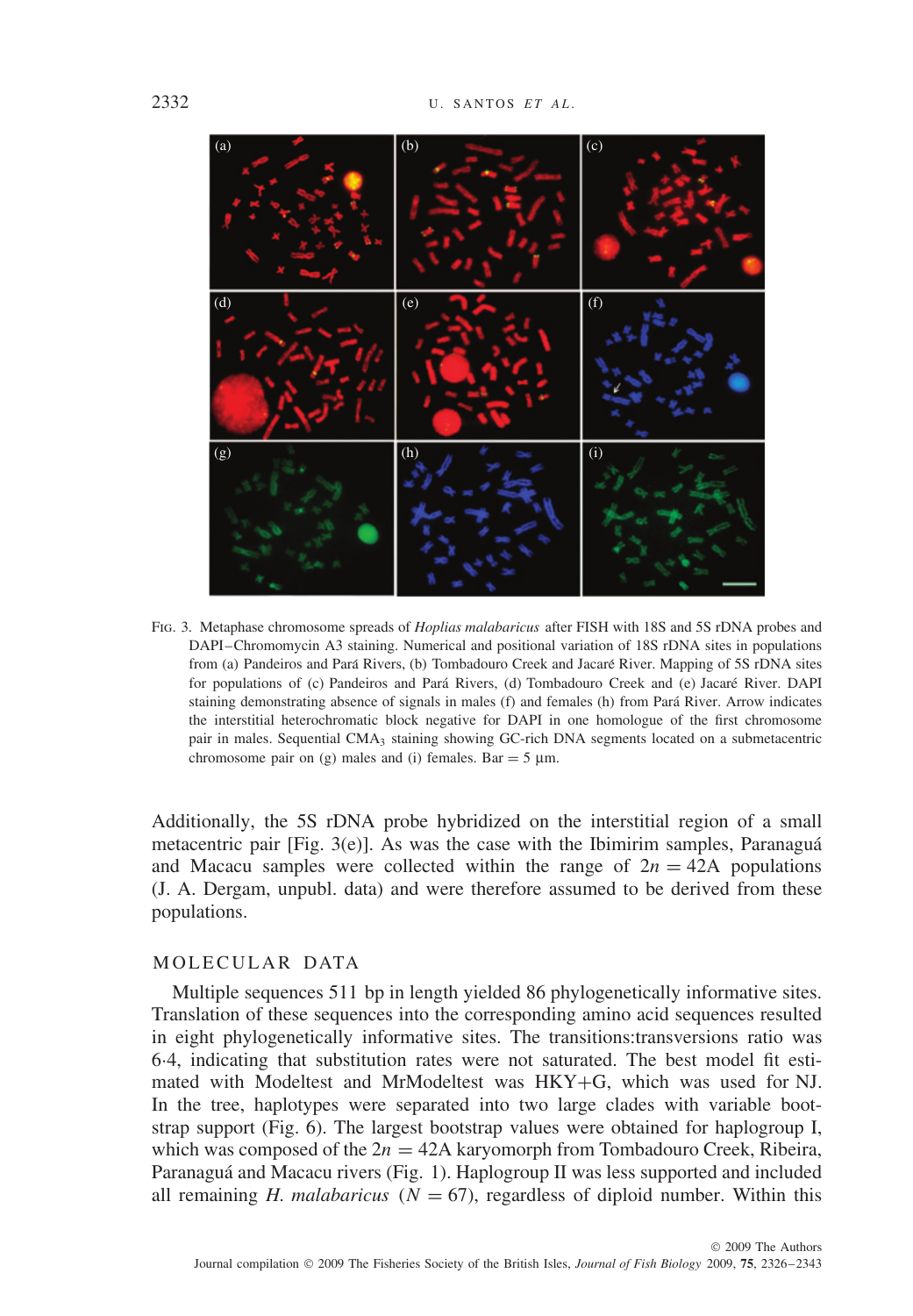

Fig. 4. Metaphase chromosome spreads of *Hoplias malabaricus* after silver staining, showing Ag-NORs in populations from (a) Pará River, (b) Pandeiros River, (c) Tombadouro Creek and (d) Jacaré River. Arrows and arrowhead indicate telomeric and bitelomeric Ag-NORs, respectively.

Table II. Within- and between-haplogroup molecular distances in *Hoplias malabaricus*

|                            | Haplogroup I,<br>$2n = 42$ | Haplogroup IIA,<br>$2n = 40$ | Haplogroup IIB,<br>$2n = 42$ |
|----------------------------|----------------------------|------------------------------|------------------------------|
| Haplogroup I, $2n = 42$    | 0.032                      |                              |                              |
| Haplogroup II A, $2n = 40$ | 6.82                       | 0.0053                       |                              |
| Haplogroup II B, $2n = 42$ | 9.20                       | 9.50                         | 2.65                         |

haplogroup, two subclades were highly supported: haplotypes derived from populations with the  $2n = 40$ F karyomorph (haplogroup IIA) and from populations with  $2n = 42A$  and  $2n = 42B$  karyomorphs (haplogroup IIB). Haplogroup IIA included all  $2n = 40$  São Francisco River *H. malabaricus*, plus the Itapicuru River specimen. Haplogroup IIB included two well-defined lineages: one included haplotypes from the Doce and São Mateus Rivers with no representatives in the Grande River, and a second lineage indicated a close phylogenetic relatedness between *H. malabaricus* from the Jacaré (Grande River), the Tombadouro (São Francisco River) and the Macaé, São João, Itabapoana and Paraíba do Sul coastal basins. Within-haplogroup nucleotide molecular distances showed high levels of variation, with the smallest values in the São Francisco and Itapicuru samples and the largest in the IIB haplogroup. The range of between-haplogroup variation was much smaller (Table II).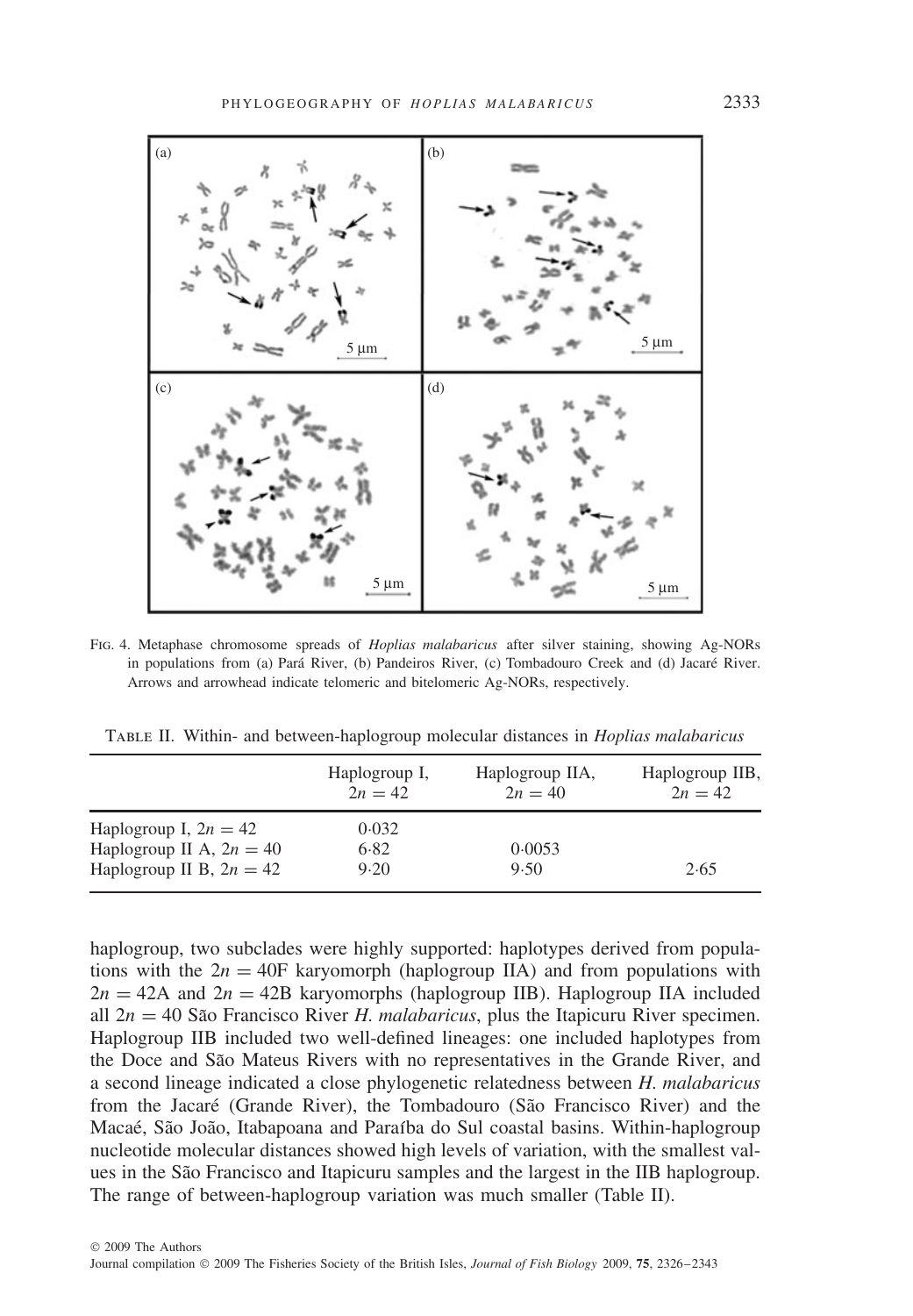

Fig. 5. Karyotypes of *Hoplias malabaricus* samples from (a) Para and Pandeiros Rivers and (b) Tombadouro ´ Creek and Jacaré River arranged from chromosomes probed with 5SHindIII-DNA counterstained with propidium iodide. Bar  $= 5 \mu m$ .

## **DISCUSSION**

#### KARYOTYPIC DATA

#### $Karyomorph 2n = 40F$

In addition to specimens from Tombadouro Creek, all samples from the São Francisco drainage shared the same karyomorphic formula, which is considered to be characteristic for São Francisco basin populations (Bertollo *et al.*, 2000). The distributional pattern of heterochromatin was similar to that described by Dergam & Bertollo  $(1990)$  for the Três Marias population in this basin (Fig. 1), except for the presence of a heterochromatic block that was always restricted to one homologue of the first chromosome pair in males. This pattern suggested a probable XX/XY sex chromosome system in these populations, because this variant occurred only in males and was absent in females. This sex chromosome differentiation involving only heterochromatinization is a novelty within *H. malabaricus*, because all other sex chromosome systems described for this species complex involve translocations between chromosome pairs (*e.g.* karyomorphs  $2n = 39/40D$  and  $2n = 40/41G$ ) (Bertollo *et al*., 2000), or translocation and heterochromatinization, as proposed for the evolution of the  $2n = 42B$  karyomorph from a  $2n = 42A$  karyomorph ancestor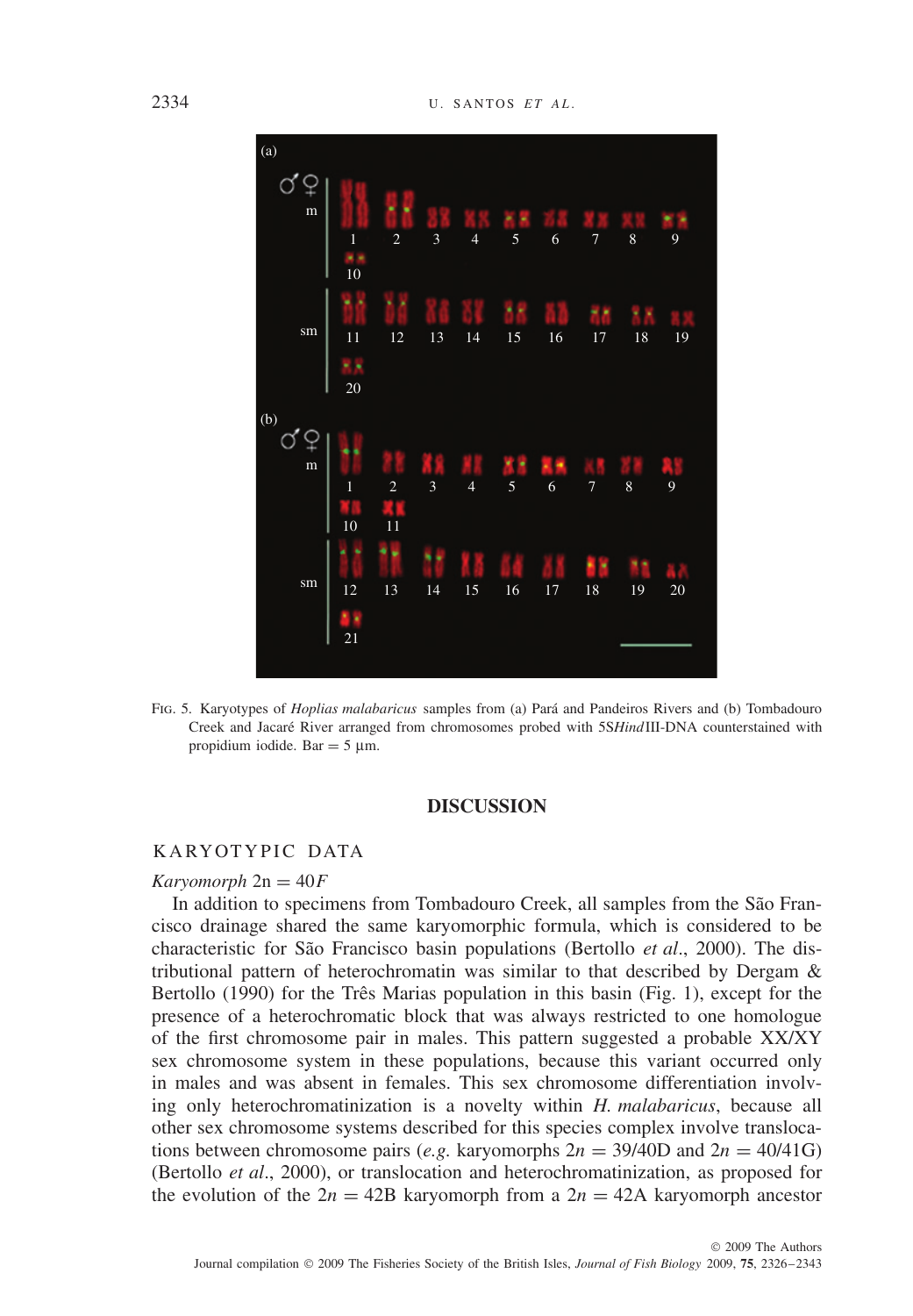

Fig. 6. Phylogenetic relationships of ATPase 6 haplotypes derived from *Hoplias malabaricus* karyomorphs. The topology was obtained with neighbour joining analysis. Bootstrap values are expressed as neighbour joining–Bayesian–maximum likelihood–maximum parsimony. The asterisk indicates a polytomy with maximum likelihood analysis. Bar  $=$  molecular distance.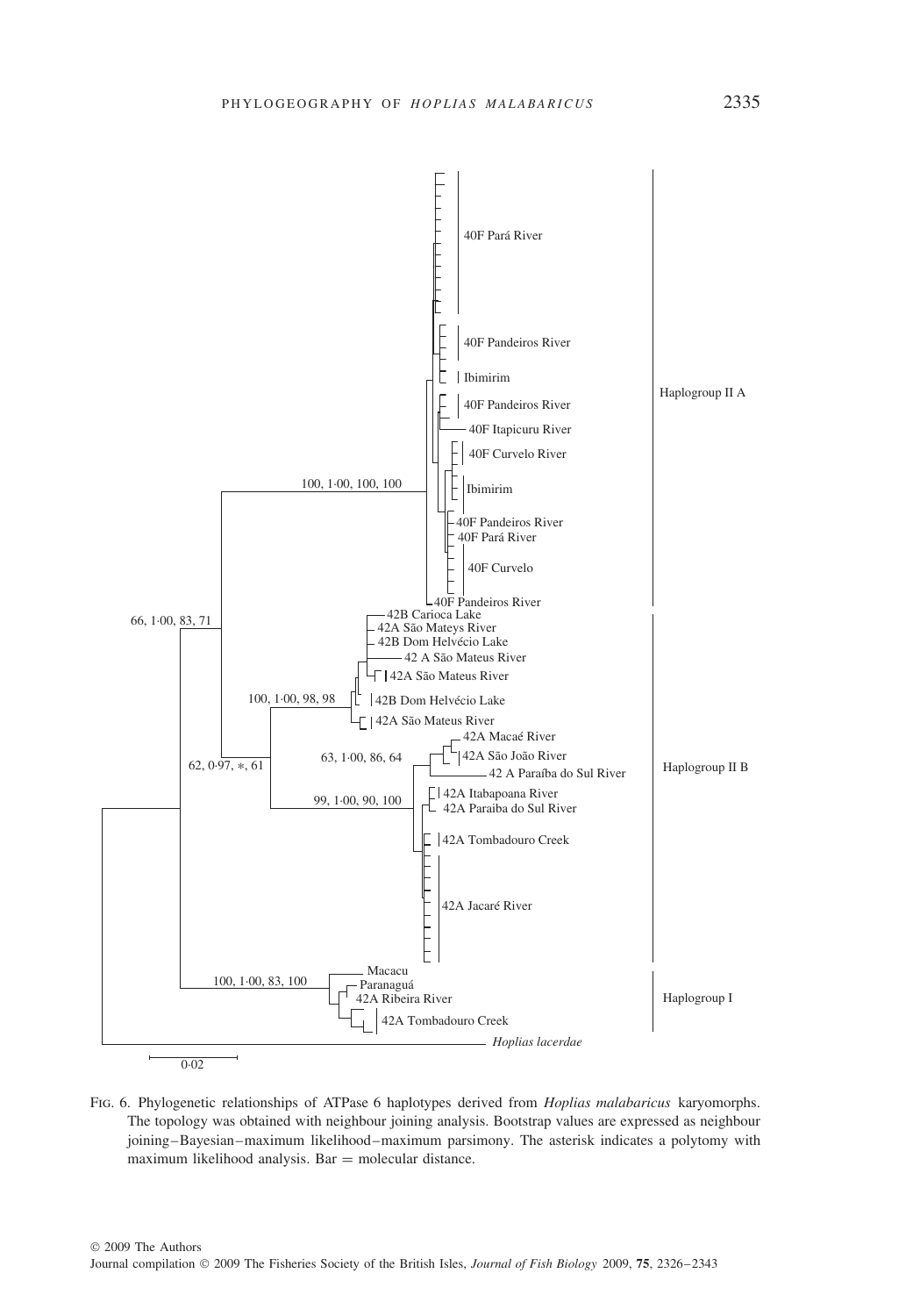(Born & Bertollo, 2000). The 2*n* = 40/41G karyomorph also has a large first pair of metacentrics and is therefore morphologically closest to the  $2n = 40F$  karyomorph. Females with both karyomorphs have identical karyotypes and may be sister karyomorphs or species. Ongoing studies including these karyomorphs, using additional chromosomal markers will allow for a more thorough hypothesis of the evolutionary origins of this sex chromosome system.

C-positive heterochromatic bands were always located in the centromeric/ pericentromeric region of all chromosomes and in the telomeric region of some pairs, in addition to multiple Ag-NORs sites. These heterochromatic and NOR characteristics were similar to those reported for other populations or karyomorphs of *H. malabaricus* (Dergam & Bertollo, 1990; Haaf *et al*., 1993; Bertollo, 1996, 1997; Born & Bertollo, 2000; Vicari *et al*., 2003, 2005). In the Pandeiros River sample, Ag-NORs were restricted to telomeres of some chromosomes and appeared in larger numbers than 18S rDNA sites, but the latter also hybridized to the pericentromeric region of one chromosome pair [Fig. 3(a)]. There is currently no explanation for the apparently non-specific nature of some telomeric Ag-NORs in the Pandeiros sample, which is as large as seven in the Três Marias region (Dergam  $&$  Bertollo, 1990). On the other hand, pericentromeric 18S rDNA sites were not visualized by the silver nitrate method (these data and Dergam & Bertollo, 1990), which may be due to preferential telomeric NOR activation, as already pointed out for other *Hoplias* spp. karyomorphs (Vicari *et al*., 2005). Hybridization sites of the 5S rDNA probe were interstitially located in a small metacentric pair in both populations, a pattern also reported for *H. malabaricus* samples from Três Marias (Ferreira *et al.*, 2007). The patterns obtained with repetitive DNA class 5S*Hind*III-DNA were similar to those obtained for the Três Marias population (Ferreira *et al.*, 2007).

#### $Karvomorph 2n = 42A$

The karyotypes of specimens from Tombadouro Creek and Jacare River were char- ´ acterized as karyomorph  $2n = 42A$ , a widespread karyotypic form in the Neotropics (Bertollo *et al*., 2000). C-banding slowed conspicuous centromeric blocks in almost all chromosomes, an overall pattern also reported by Born & Bertollo (2001) for other Grande River  $2n = 42A$  populations. High levels of Ag-NOR variation observed in the Tombadouro Creek population have also been reported elsewhere in the Grande River basin (Born & Bertollo, 2001). Jacaré River *H. malabaricus* showed Ag-NORs restricted to one chromosome pair, characterizing the lowest number of activated NORs reported so far as a fixed character state for any *H. malabaricus* population. FISH with an 18S rDNA probe, however, showed a larger number of NORs cistrons in both  $2n = 42A$  karyomorph populations.

On the other hand, FISH mapping with a 5S rDNA probe revealed differences between the Tombadouro Creek and the Jacaré River populations, where they hybridized on a large submetacentric and a small metacentric pair, respectively. This difference contrasted with previous reports of other *H. malabaricus* populations from the upper Paraná Basin, the Araguá River, where both pairs showed fluorescence with this probe (Martins *et al*., 2006). Considering that at least some specimens from both basins shared identical haplotypes (see below), these population differences highlighted the great potential of this probe for population studies.

Patterns of variation of 18S rDNA were substantially different from the ones reported by Cioffi *et al*. (2009). These authors indicated the presence of five sites in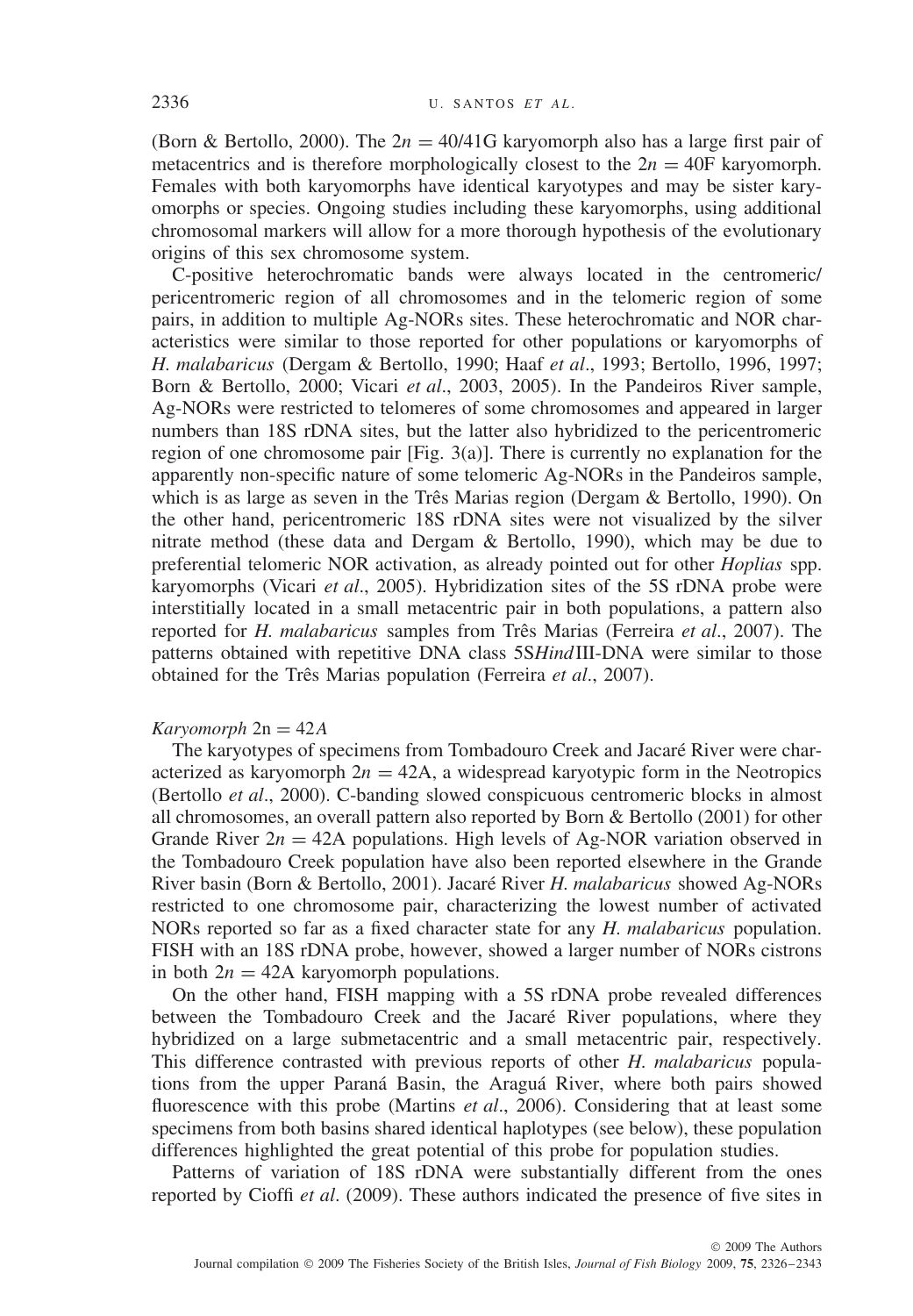the  $2n = 42B$  karyomorph and four fluorescent sites in a  $2n = 42A$  karyomorph from the upper Paraná River basin, whereas the results of this study showed that the same karyomorph in the Jacaré and Tombadouro populations had three fluorescent sites. This reduction in numbers was also evident in the  $2n = 40F$  karyomorph, when compared with the  $2n = 40C$  and  $2n = 39/40D$  karyomorphs, which showed five fluorescent sites. Thus, this probe appears to be especially informative for studying among-karyomorph variation.

According to the haplotype-based trees, 5S*Hind*III-DNA patterns reflected a small increase in site numbers (from 18 to 20); Cioffi *et al*. (2009) also found variation in site numbers for other  $2n = 42$  and  $2n = 40$  populations. Also, the fluorescent centromeric region in the first or second chromosome pairs appears to be particularly informative. The presence of the fluorescent region in the first chromosome pair was observed in the  $2n = 42A$  karyomorph, as is the case for  $2n = 42B$ ,  $2n = 40C$  and 2*n* = 39*/*40D karyomorphs (Cioffi *et al*., 2009), representing a plesiomorphic state. On the other hand, the  $2n = 40F$  karyomorph showed an apparently apomorphic condition, where the fluorescent region occurred in the second chromosome pair. Absence of the fluorescent site in the first chromosome pair might be attributed to a more recent origin of the first chromosome pair and its possible origin from chromosomes lacking this site. This hypothesis, however, involves a particularly complex evolutionary process, because the persistence of diploid number would also involve alterations of other chromosome pairs. Alternatively, the  $2n = 40$ F karyomorph might have evolved directly from a  $2n = 42A$  ancestor, causing a reduction in diploid number and producing an independent  $2n = 40$  lineage. This hypothesis is consistent with the hypothesis of Bertollo *et al*. (2000), based on gross chromosome morphology, that the  $2n = 40F$ ,  $2n = 40/41G$  and  $2n = 42E$  karyomorphs represent a monophyletic group within *H. malabaricus*.

In the submetacentric chromosome group, the pattern of fluorescent centromeric sites in three major chromosome pairs also sets apart the  $2n = 40F$  karyomorph from other karyomorphs. The  $2n = 42A$  karyomorph and the three karyomorphs reported by Cioffi *et al*. (2009) have conspicuous fluorescent centromeric regions in these pairs, while this number was reduced to two pairs in the  $2n = 40$ F karyomorph. Homeologies among other chromosome pairs seem less reliable and must await further data. These FISH results and the presence of a unique sex chromosome system clearly indicate that the  $2n = 40$ F karyomorph is a taxon with the largest suit of derived karyotypic characters in this species complex.

# MOLECULAR DATA

Molecular data are congruent with the cytogenetic results and suggest a long reproductive isolation between the karyomorphs. Haplogroup I included some of the  $2n = 42A$  karyomorph haplotypes from the Tombadouro Creek and haplotypes derived from three coastal basins located south of the Paraíba do Sul River. This haplogroup showed low levels of within variation, suggesting that these haplotypes were closely related. Some haplogroup II haplotypes were sympatric with haplogroup I haplotypes at the Tombadouro Creek. Within haplogroup IIB, all haplotypes from the Grande River were closely related to haplotypes from four coastal basins. These haplotypes showed a sister group relationship with haplotypes from the São Mateus and Doce coastal basins that were not represented in samples from the São Francisco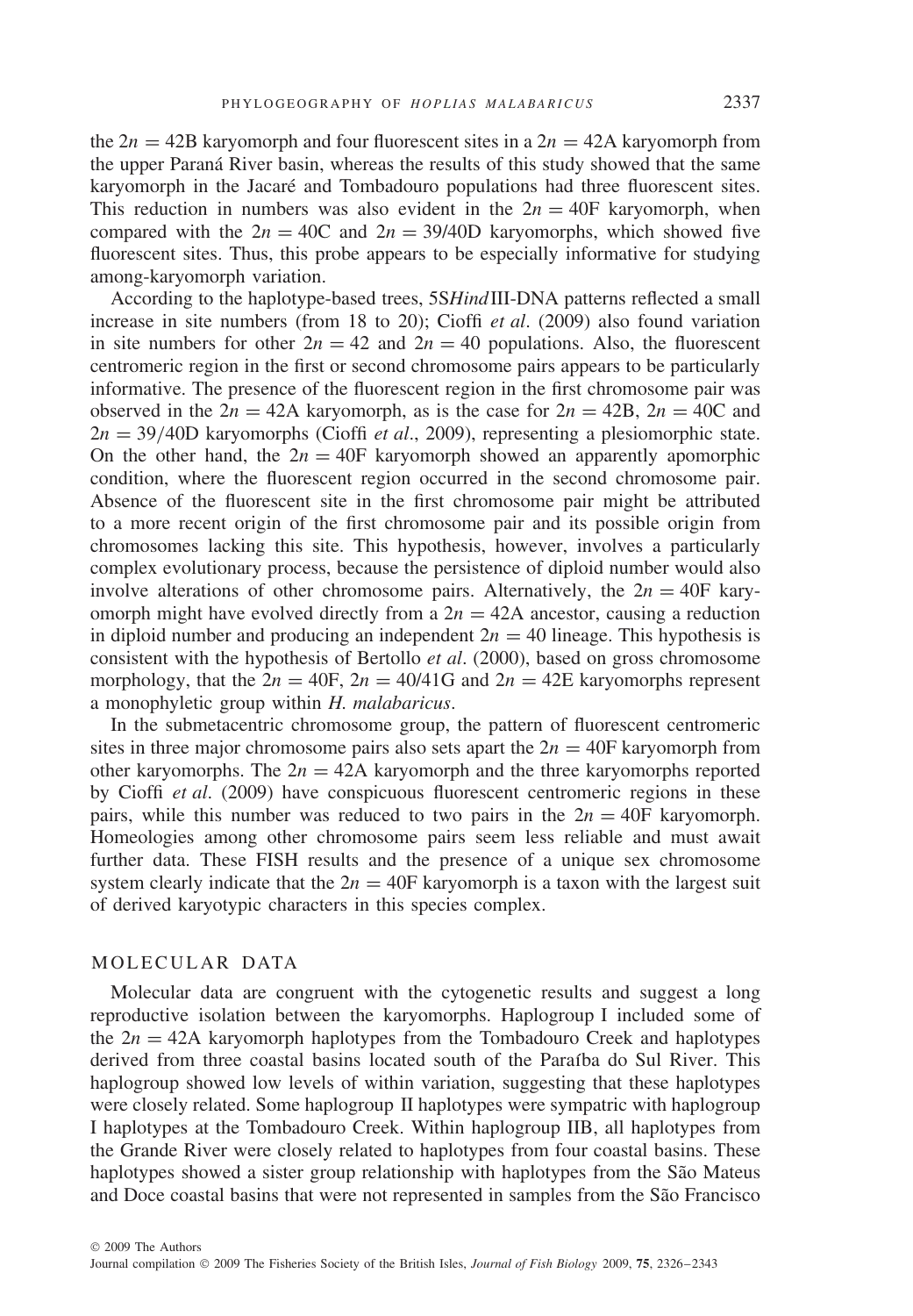and Grande Rivers. Some  $2n = 42$  trahiras from the Tombadouro Creek and Jacaré River shared identical haplotypes, suggesting a recent range expansion from the Grande to the São Francisco basins.

These results provide insights into the evolution of *H. malabaricus* karyomorphs and the history of contact between coastal and continental hydrological basins. The most inclusive study of ND2 and ATPase 6 divergence between freshwater fishes is Bermingham *et al*. (1997), who estimated a rate of divergence for this gene segment of 1·3% per million years. Overall sequence (p-distance) divergence of the divergent haplogroup I haplotypes versus haplogroup II haplotypes would suggest a lineage split at 4·2 million years ago, an age that is younger than the inferred Amazon–Paranean vicariance, which has been dated at 11·8–10 million bp (reviewed in Lundberg *et al.*, 1998). This isolation left  $2n = 42$  and  $2n = 40$  karyomorphs in both basins (Bertollo *et al*., 2000), indicating that karyotypic evolution was well underway during the Late Miocene Epoch. Miocene fossils are also considered to be similar to present-day taxa (Lundberg, 1998). The information content of molecular variation of this species complex may be more elusive: a preliminary analysis of ATPase 6 sequences in *H. malabaricus* populations from the Amazon–Paranean boundary basins reveals two clades that show large differences in p-distance divergence within each clade (0·10 and 0·34% per million years, respectively) (J. A. Dergam, unpubl. data), suggesting that molecular evolution within the *H. malabaricus* complex may be highly variable and influenced by other causes. Factors such as efficiency in DNA repair mechanism (Britten, 1986), generation time (Wu & Li, 1985), metabolic rate (Martin & Palumbi, 1993) and demographic processes (Ohta, 2002) may affect substitution rates among taxa. Hence, it is plausible to hypothesize a strong effect of demographic processes on the rates of molecular substitution in these populations, considering the close phylogenetic relationships among *H. malabaricus* karyomorphs and the adaptation of *H. malabaricus* to life in small populations, which is also reflected in their high levels of karyotypical variation. Slightly disadvantageous substitutions can drift to high frequencies in small populations (Ohta, 2002), thereby altering substitution rates in the DNA. Therefore, *H. malabaricus* and other species with similar ecology may be particularly poor candidates for using the molecular clock hypothesis to estimate divergence times. In the highly migratory species, *Prochilodus* spp., substitution rates of ATPase 6,8 range from 0·8 to 2·5% (Sivasundar *et al*., 2001), suggesting haplotypes in *H. malabaricus* are among the most divergent in the Neotropical region. The present study is the first to indicate such a deep molecular divergence within the same karyomorph, although deep cytochrome *b* divergences were also observed among populations of the catfish *Pimelodus albicans* (Valenciennes) in the River Plate basin (Vergara *et al*., 2008).

The location where lineage splitting occurred is limited to the distribution of current karyomorphs. The Paraná River basin harbours at least three karyomorphs, whereas the  $2n = 40$ F karyomorph appears to be widespread in the São Francisco River basin and the  $2n = 42A$  karyomorph is apparently restricted to the Pará River headwaters. North-eastern coastal populations harbour the  $2n = 40F$  karyomorph as far as the Buranhém River to the south  $(J. A.$  Dergam, unpubl. data) (Fig. 1), and these haplotypes had the lowest degree of divergence. This macro-geographical pattern suggests that lineage splitting occurred elsewhere and not in the relatively isolated São Francisco River basin. In haplogroup IIB, the close relationship between the  $2n = 42A$  and  $2n = 42B$  karyomorphs indicated that karyotypical differentiation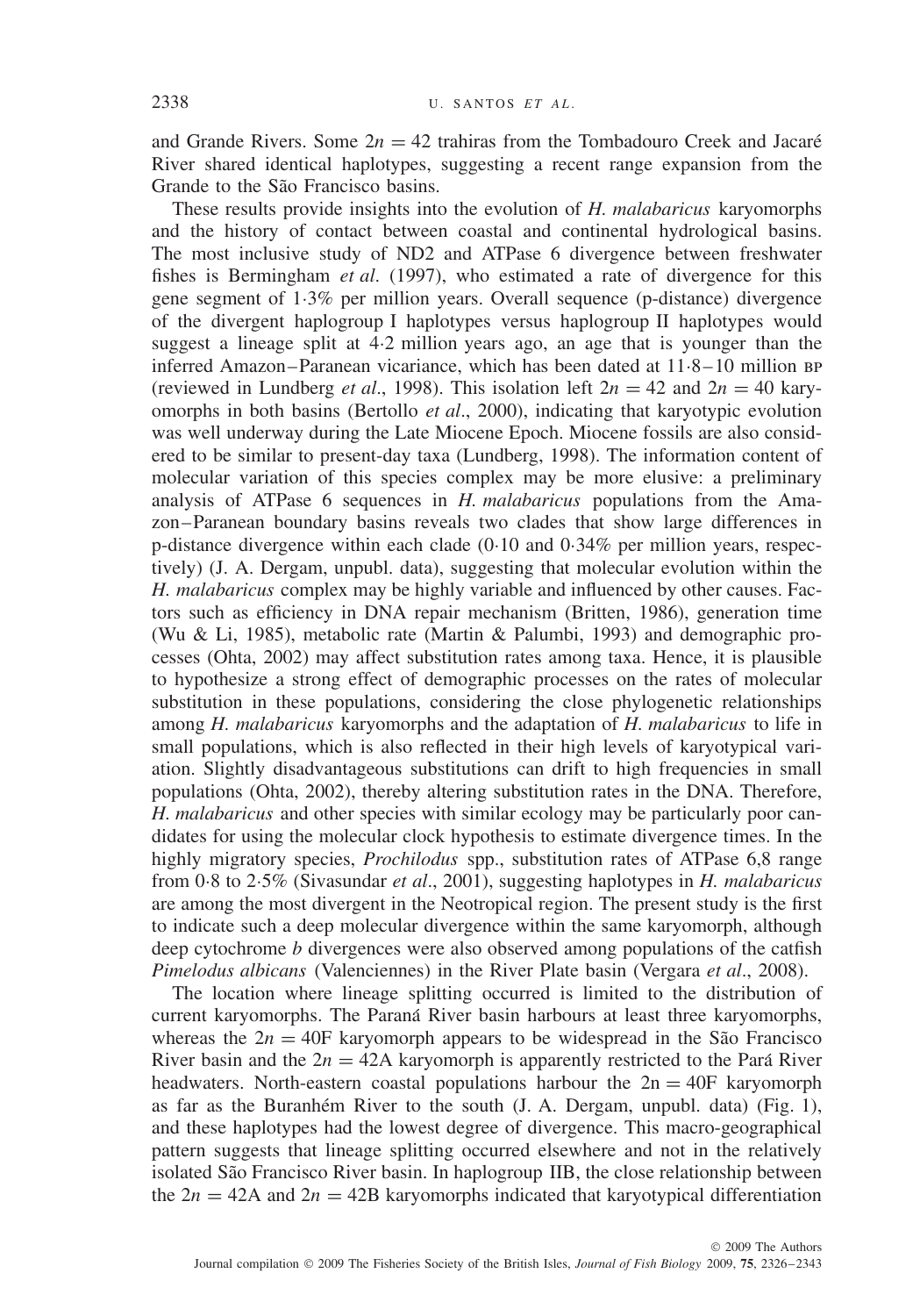involved few alterations that resulted in a differentiated XX/XY chromosome system (Bertollo *et al*., 2000).

#### STREAM PIRACY

On a local scale, the apparently restricted range of the Tombadouro Creek  $2n =$ 42A karyomorph may have resulted from stream piracy from a former Jacare River ´ tributary. The Tombadouro Creek is 12 km from the Jacare across the Galga water- ´ shed. Three hypotheses might explain this dispersal. First, boundary crossing may have resulted from either human mediated activities. Second, dispersal may have occurred through a high-altitude wetland that used to drain into both basins. For example, the connection may have been destroyed by the construction of BR 494 Highway, which is 8 km away at its closest point from the Tombadouro Creek. Third, headwater capture in the region may have occurred by relatively recent reactivation of ancient faults (Saadi *et al*., 2002). Altitudinal characteristics are also consistent with the direction of stream capture. Tombadouro is at 860 m altitude, whereas the Jacaré River is at 1038 m. This area is within the range of a continental fault known as the Upper Grande River Crustal Discontinuity (Saadi *et al*., 2002). This fault represents the southern limit of the São Francisco craton and the movable belts of southern Minas Gerais State (Fig. 1) and has been active in the last 15 000 years.

The phylogenetic origins of two highly divergent haplotypes in the Tombadouro Creek became clear only after haplotypes from coastal basins were included in the analysis. Most critically, haplotypes found in sympatry in the São Francisco River are related to haplotypes in different coastal basins. Under the allopatric model of speciation, this asymmetry suggests that ancestral fish dispersed from the coastal to the continental drainages, and the present study is the first to indicate unambiguously the direction of this dispersal. The timing of the dispersal between coastal and inland drainages, however, could not be estimated, because molecular clock expectations are not suitable for *H. malabaricus*. Therefore, the phylogeographic history of this group does not fit any of the three phylogenetic patterns proposed by Ribeiro (2006). On the other hand, low genetic divergence between the São Francisco and Itapicuru River drainages may be part of a recent faunal exchange in the arid region of north-eastern Brazil that is apparent in many other species of fish (Rosa *et al*., 2004).

Ribeiro (2006) indicated that the Atlantic drainages (Doce, Paraíba do Sul and Ribeira) have existed since the break-up of Gondwana. The results of the present study suggested that populations in these basins represent three biogeographic units, for which only two have close representatives in the boundaries of the Jacaré and Pará drainages. Dergam *et al*. (2002) previously reported a close phylogenetic relatedness between two haplotypes in the Doce and lower Grande River basins. Fish dispersal from coastal to continental drainages may have been restricted to only a few taxa adapted to headwater conditions, because coastal drainages are characterized by high levels of endemism (Ribeiro, 2006) and the Proterozoic Mantiqueira Range is considered to be an efficient barrier between coastal and continental drainages (Ingenito & Buckup, 2007). To the south, stream piracy has been particularly intensive in the Paraíba do Sul, Ribeira and Upper Paraná basins (Ribeiro, 2006).

The present study provided important information on the population distribution of *H. malabaricus* in Sao Francisco River basin and on historical relationships with ˜ populations in the Grande River and coastal basins. The  $2n = 40F$  karyomorph and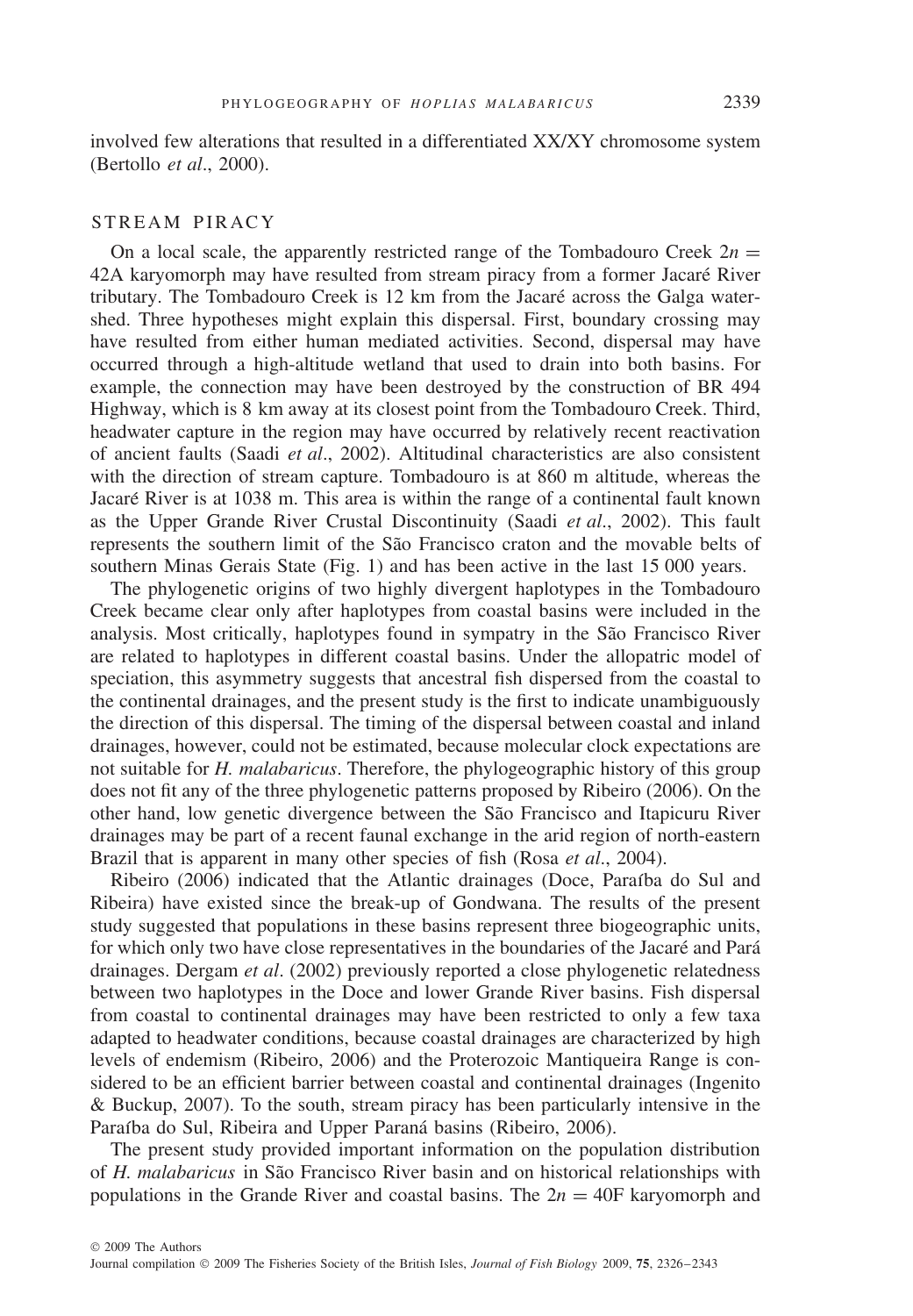its associated haplotypes were widely distributed throughout the São Francisco basin, maintaining an apparently stable karyotypic structure of the chromosomal markers analysed here. This karyomorph was characterized by a XX/XY sex chromosome system. In contrast, the  $2n = 42A$  karyomorph showed a more restricted distribution in São Francisco basin and was closely associated with populations in a Grande River basin tributary, where the  $2n = 42A$  karyomorph predominated. The  $2n = 42A$ karyomorph populations isolated in drainages, however, showed striking differences for some markers, notably the Ag-NORs and 5S rDNA sites. The patterns of variation in repetitive DNA sequences as revealed by 5S rDNA probes indicated that these markers appeared to be useful population markers, showing significant differences among localities and karyomorphs. Patterns of 5S*Hind*III-DNA variation yielded the largest phylogenetic signal and placed the  $2n = 40$ F karyomorph in a high position in the phylogeny of karyomorphs that occur in eastern Brazil.

Given the current status of phylogenetic data, an understanding of distribution patterns for *H. malabaricus* will be particularly challenging. Studies of the distribution patterns of freshwater fishes have considered endemism (Vari, 1988), faunal composition including endemic and widespread species (Hubert & Renno, 2006), molecular data (Sivasundar *et al*., 2001; Montoya-Burgos, 2003) or a combination of morphological and molecular data (Menezes *et al*., 2008). When integrated into a wider geographic context, molecular and cytogenetic patterns can be informative of faunal dispersals between drainages. The results of the present study suggested that recent fish dispersal may occur even within apparently stable geological regions and that headwater stream piracy between coastal and continental (upper Paraná tributaries) basins may have played a role in producing the high levels of freshwater fish diversity in the Neotropics.

Finally, the topology of mtDNA-based tree suggests that the proposal of Dergam & Bertollo (1990) to separate species by diploid numbers would result in a paraphyletic arrangement, in which some *Hoplias* spp. haplotypes associated with  $2n = 42$  karyomorphs would be more closely related to trahiras with  $2n = 40$  karyomorphs than to other fish with  $2n = 42$  karyomorphs. Although haplogroup I appeared as the sister group of the remaining trahiras, haplogroup  $\Pi$  is less supported and the possible ancestry of karyomorphs must wait for more data. A time frame for dispersal between coastal and continental drainages is elusive for the *H. malabaricus* species complex. Nevertheless, geographical isolation during coastal diversification has enhanced speciation processes and genetic isolation between karyomorphs, a process that has resulted in molecular and cytogenetic differentiation between populations. These results are consistent with the existence of multiple independent lineages that can be easily detected with standard cytogenetic techniques.

Although *Hoplias* spp. are common members of lowland freshwater communities (Bonetto *et al*., 1969; Winemiller, 1991), at least part of their widespread distribution in the Neotropics is due to their ability to colonise high-altitude headwaters, such as in the Jacare and Tombadouro localities. The question of how this non-migratory ´ sedentary species has adapted to sluggish waters and to waters at high altitudes is not explained by current geological data. Nevertheless, this broad ecological diversity indicates a long history of *Hoplias* spp. in south-eastern Brazil.

J. T. da Costa, J. B. Santos, R. de F. Guimaraes and A. M. R. de Souza provided support ˜ during fieldwork. W. Evangelista and U. Jacobina collected samples from the Ibimirim lakes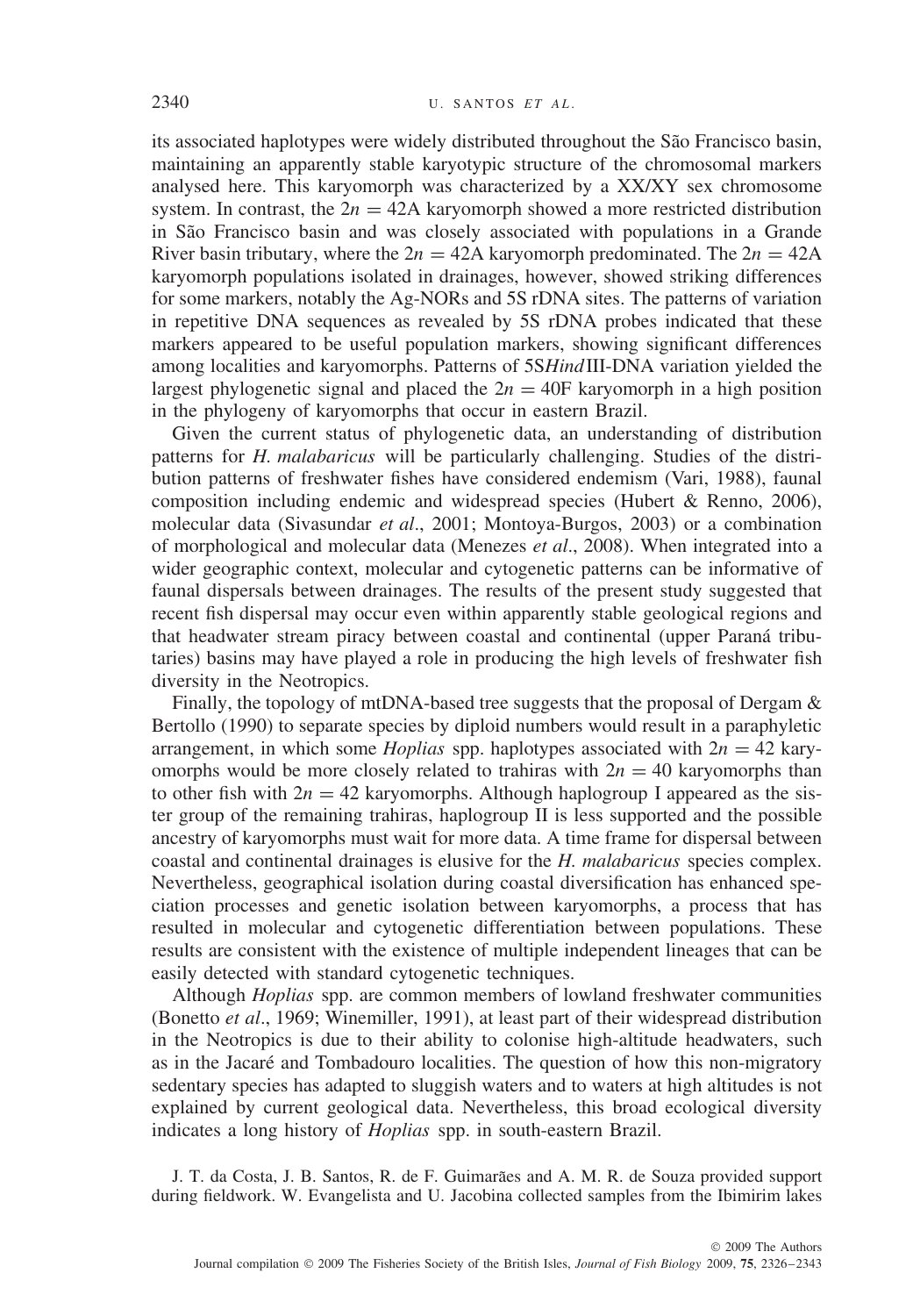and Itapicuru River, and T. L. Pereira assisted with some laboratory work. M. Wachlevski supported the initial stage of this study. The authors wish to thank two anonymous reviewers for their suggestions. Financial support for this study was provided by the Program for the Advancement of Research of the Universidade do Estado de Minas Gerais, the National Council for Technological and Scientific Development of the Brazilian Government, the Universidade Federal de Vicosa and the Fundacão Educacional de Divinópolis-FUNEDI/UEMG.

#### **References**

- Bermingham, E., McCafferty, S. & Martin, A. P. (1997). Fish biogeography and molecular clocks: perspectives from the Panamanian Isthmus. In *Molecular Systematics of Fishes* (Kocher, T. D. & Stepien, C. A., eds.), pp. 113–128. San Diego: Academic Press.
- Berra, T. M. (2007). *Freshwater Fish Distribution*. Chicago, IL: University of Chicago Press. Bertollo, L. A. C. (1996). The nucleolar organizer regions of Erythrinidae fish. An uncommon
- situation in the genus *Hoplias*. *Cytologia* **61,** 75–81. Bertollo, L. A. C., Born, G. G., Dergam, J. A., Fenocchio, A. S. & Moreira-Filho, O. (2000).
- A biodiversity approach in the neotropical Erythrinidae fish, *Hoplias malabaricus*. Karyotypic survey, geographic distribution of cytotypes and cytotaxonomic considerations. *Chromosome Research* **8,** 603–613.
- Bertollo, L. A. C., Moreira-Filho, O. & Fontes, M. S. (1997). Karyotypic diversity and distribution in *Hoplias malabaricus* (Pisces, Erythrinidae): cytotypes with  $2n = 40$ chromosomes. *Genetics and Molecular Biology* **20,** 237–242.
- Bertollo, L. A. C., Moreira-Filho, O. & Galetti, P. M. Jr. (1986). Cytogenetics and taxonomy considerations based on chromosome studies of freshwater fish. *Journal of Fish Biology* **28,** 153–159.
- Bertollo, L. A. C., Takahashi, C. & Moreira-Filho, O. (1978). Cytotaxonomic considerations on *Hoplias lacerdae* (Pisces, Erythrinidae). *Brazilian Journal of Genetics* **1,** 103–120.
- Britten, R. J. (1986). Rates of DNA sequence evolution differ between taxonomic groups. *Science* **231,** 1393–1398.
- Bonetto, A., Dioni, W. & Pignalberi, C. (1969). Limnological investigations on biotic communities in the Middle Paraná River Valley. Verhandlungen Internationalen Vereinigung *für Theoretische und Angewandte Limnologie* 17, 1035–1050.
- Born, G. & Bertollo, L. A. C. (2000). An XX/XY sex chromosome system in a fish species, *Hoplias malabaricus*, with a polymorphic NOR-bearing X chromosome. *Chromosome Research* **8,** 111–118.
- Born, G. & Bertollo, L. A. C. (2001). Comparative cytogenetics among allopatric populations of the fish, *Hoplias malabaricus*. Cytotypes with 2n = 42 chromosomes. *Genetics and Molecular Biology* **110,** 1–9.
- Boyce, T. M., Zwick, M. E. & Aquadro, C. F. (1989). Mitochondrial DNA in the bark weevils: size, structure and heteroplasmy. *Genetics* **123,** 825–836.
- Cioffi, M. B., Martins, C. & Bertollo, L. A. C. (2009). Comparative chromosome mapping of repetitive sequences. Implications for genomic evolution in the fish, *Hoplias malabaricus*. *BMC Genetics* **10,** 34. doi: 10.1186/1471-2156-10-34
- Dergam, J. A. & Bertollo, L. A. C. (1990). Karyotypic diversification in *Hoplias malabaricus* (Osteichthyes, Erythrinidae) of the São Francisco and Alto Paraná basins, Brazil. *Genetics and Molecular Biology* **13,** 755–756.
- Dergam, J. A., Suzuki, H. I., Shibatta, O. A., Duboc, L. F., Julio, H. F., Caetano-Giuliano, L. ´ & Black, W. C. I. V. (1998). Molecular biogeography of the Neotropical fish *Hoplias malabaricus* (Erythrinidae: Characiformes) in the Iguacu, Tibagi, and Paraná rivers. *Genetics and Molecular Biology* **21,** 493–496.
- Dergam, J. A., Paiva, S. R., Schaeffer, C. E., Godinho, A. L. & Vieira, F. (2002). Phylogeography and RAPD-PCR variation in *Hoplias malabaricus* (Bloch,1794) (Pisces, Teleostei) in southeastern Brazil. *Genetics and Molecular Biology* **25,** 379–387.
- Felsenstein, J. (1981). Evolutionary trees from DNA sequences: a maximum likelihood approach. *Journal of Molecular Evolution* **17,** 368–376.
- Ferreira, I. A., Bertollo, L. A. C. & Martins, C. (2007). Comparative chromosome mapping of 5SrDNA and 5S *Hin* dIII repetitive sequences in Erythrinidae fishes (Characiformes)

© 2009 The Authors

Journal compilation © 2009 The Fisheries Society of the British Isles, *Journal of Fish Biology* 2009, **75**, 2326–2343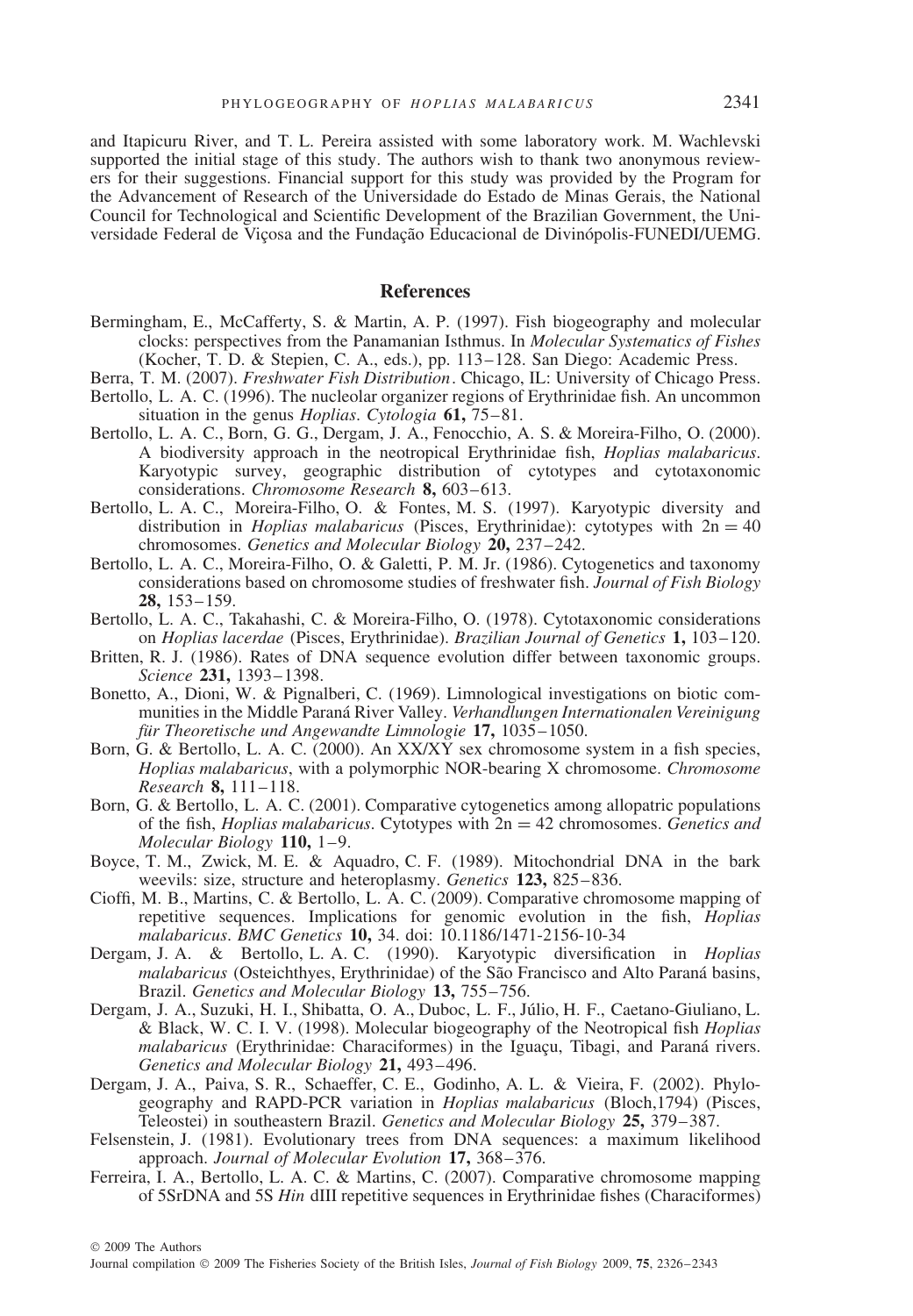with emphasis on the *Hoplias malabaricus* 'species complex'. *Cytogenetic and Genome Research* **118,** 78–83.

- Haaf, T., Schmid, M., Steinlein, C., Galetti, P. M. Jr & Willard, H. F. (1993). Organization and molecular cytogenetics of satellite DNA family from *Hoplias malabaricus* (Pisces, Erythrinidae). *Chromosome Research* **1,** 77–86.
- Harvey, P. H. & Pagel, M. D. (1991). *The comparative method in evolutionary biology*. *Oxford Series in Ecology and Evolution*. p. 263. New York, NY: Oxford University Press.
- Henyey, E., Kynard, B. & Zhuang, P. (2002). Use of eletronarcosis to immobilize juvenile lake and shortnose sturgeons for handling and the effects on their behavior. *Journal of Applied Ichthyology* **18,** 502–504.
- Howell, W. M. & Black, D. A. (1980). Controlled silver staining of nucleolus organizer regions with a protective colloidal developer: a 1-step method. *Experientia* **36,** 1014–1015.
- Hubert, N. & Renno, J. F. (2006). Historical biogeography of South American freshwater fishes. *Journal of Biogeography* **33,** 1414–1436.
- Huelsenbeck, J. P. & Ronquist, F. (2001). MrBayes: Bayesian inference of phylogeny. *Bioinformatics* **17,** 754–755.
- Ingenito, L. F. S. & Buckup, P. A. (2007). The Serra da Mantiqueira, south-eastern Brazil, as a biogeographical barrier for fishes. *Journal of Biogeography* **34,** 1173–1182.
- Levan, A., Fredga, K. & Sandberg, A. A. (1964). Nomenclature for centromeric position on chromosome. *Hereditas* **1,** 201–220.
- Lundberg, J. G., Marshall, L. G., Guerrero, J., Horton, B., Malabarba, M. C. S. L. & Wesselingh, F. (1998). The stage for Neotropical fish diversification: a History of tropical South American rivers. In *Phylogeny and Classification of Neotropical Fishes* (Malabarba, L. R., Reis, R. E., Vari, R. P., Lucena, C. A. S. & Lucena, Z. M. S., eds), pp. 13–48. Porto Alegre, Brazil: Edipucrs.
- Lundberg, J. G. (1998). The temporal context for the diversification of Neotropical fishes. In *Phylogeny and Classification of Neotropical Fishes* (Malabarba, L. R., Reis, R. E., Vari, R. P., Lucena, C. A. S. & Lucena, Z. M. S., eds), pp. 49–68. Porto Alegre, Brazil: Edipucrs.
- Martin, A. P. & Palumbi, S. R. (1993). Body size, metabolic rate, generation time, and the molecular clock. *Proceedings of the National Academy of Sciences of the United States of America* **90,** 4087–4091.
- Martins, C., Ferreira, I. A., Oliveira, C., Foresti, F. & Galetti, P. M. Jr. (2006). A tandemly repetitive centromeric DNA sequence of the fish *Hoplias malabaricus* (Characiformes: Erythrinidae) is derived from 5S rDNA. *Genetica* **127,** 133–141.
- Menezes, N. A., Ribeiro, A. C., Weitzman, S. & Torres, R. A. (2008). Biogeography of Glandulocaudinae (Teleostei: Characiformes: Characidae) revisited: phylogenetic patterns, historical geology and genetic connectivity. *Zootaxa* **1726,** 33–48.
- Molina, W. F. (2001). An alternative method of mitotic stimulation in fish cytogenetics. *Chromosome Science* **5,** 149–152.
- Montoya-Burgos, J. I. (2003). Historical biogeography of the catfish genus *Hypostomus* (Siluriformes: Loricariidae), with implications on the diversification of Neotropical ichthyofauna. *Molecular Ecology* **12,** 1855–1867.
- Myers, G. S. (1938). Fresh-water fishes and the West Indian zoogeography. *Annual Report of the Smithsonian Institution* **1937,** 339–364.
- Nylander, J. A. A. (2004). MrModeltest v2. Program distributed by the author. Uppsala, Sweden: Evolutionary Biology Centre, Uppsala University.
- Ohta, T. (2002). Near neutrality in evolution of genes and gene regulation. *Proceedings of the National Academy of Sciences of the United States of America* **99,** 16134–16137.
- Pinkel, D., Straume, T. & Gray, J. (1986). Cytogenetic analysis using quantitative, high sensitivity, fluorescence hybridization. *Proceedings of the National Academy of Sciences of the United States of America* **83,** 2934–2938.
- Posada, D. & Crandall, K. A. (1998). Modeltest: testing the model of DNA substitution. *Bioinformatics* **14,** 817–818.